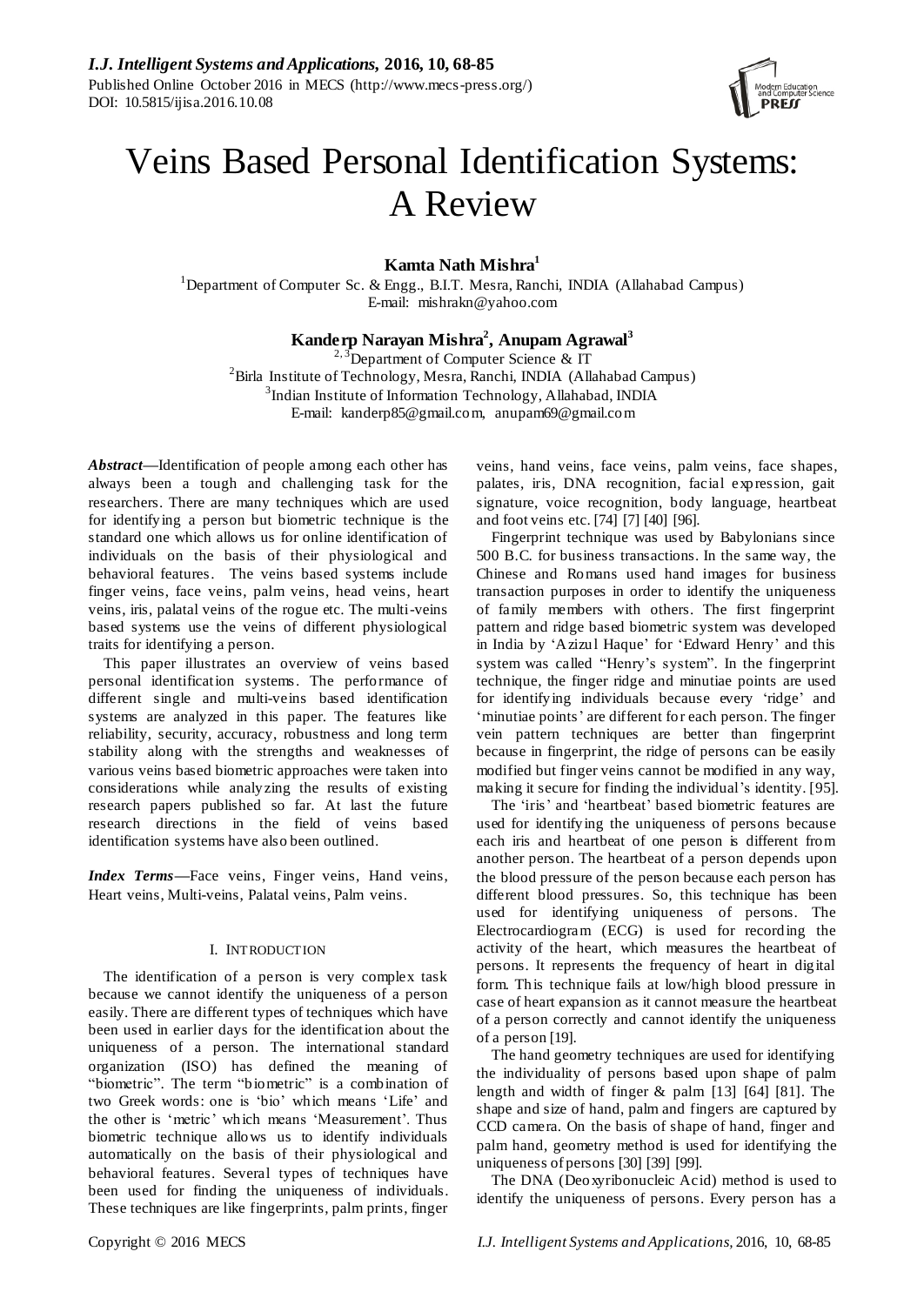unique DNA sequence which is used for offline identification of a person. This technique gives the best result for identifying the individuals except identical twins; because identical twins bear the same DNA structure. Here DNA based matching techniques are not useful for identifying the individuality of persons. The face vein based technique is used for identifying the uniqueness of a person. This technique cannot be modified easily in any circumstance [36].

Each person has a unique facial veins structure in it as the internal structure of face. The face vein images are captured by only MWIR (Mid Wave Infra Red) thermal camera. Some extraction features are used for finding the face veins of the facial image of persons [7] [1] [62]. Now days, these types of techniques are used. The face veins graph of a single person remains the same at different angles of rotation but only the location of vertices changes. The spectrum range of near infrared (NIR) technology lies between 700-1000 nanometer for capturing the better view of palm veins & hand veins [108] [99] [21].

The spectrum range of Far-Infra-Red (FIR) camera lies between 8-14 micrometers, and is used for capturing the effective vein images. The infra-red light passes through the tissues of human body. The hemoglobin absorbs the infra-red light and then the vein patterns can be captured with the help of infra-red camera from the finger [61] [80] [89].

There are two types of palm print resolutions; one is high resolution image which is used in forensic applications for identifying the criminals and second is low resolution image which is used in commercial applications for finding the individuality of a person [41]. The high resolution image range is 400dpi or more and low resolution image range is 150dpi or less. We extract the palm print images for getting the ridge and minutiae points for finding the individuality of a person. There are five objectives of biometric systems which are: cost, user acceptance, environment constraints, accuracy, computation speed and security. Fusion based techniques are better for finding the individuality of persons. There are three types of categories of fusion based techniques; these are: pixel level fusion, feature level fusion and score level fusion [12] [18].

The veins pattern based recognition technique is more efficient technique in comparison to other techniques for identifying individuals. The veins exist under the skin of a person, responsible for carrying blood in the whole body of a person. Human veins are stabled and unique for each person, so vein based techniques are used in these days [83] [64]. The Near Field Communication ID (NFCID) and Finger Vein Authentication System (FVAS) technologies are used to identify the individuals for security purposes. The FVAS technique performs on the basis of physical behavior of human body parts, and then identifies the person. The finger vein classification algorithms are also used for identifying uniqueness of persons. The finger vein images appeared either bright or dark and the vein images do exists in vessel network of humans [77] [94] [97]. In the field of vein based identification system, embedded hardware systems are used for finding the individuality in complex s ituation. The FPGA technology imp lementation is based on the biometric and image processing algorithm for identify ing the person.

#### II. BACKGROUND OF VEINS BASED SYSTEMS

The veins based images like head veins, face veins, palatal veins, heart veins, hand / finger veins and palm images are presented in fig. 1. These images are used for identifying the persons from others. The veins based technique is widely used in these days because these techniques cannot be modified or falsified. The veins of humans are stabled and unique until the human is in living stage. Any other technique that is not based on vein based recognition system, then an expert person can easily modify the techniques like finger prints, palm prints, hand shapes and face shapes recognition systems. These techniques do not identify the uniqueness of a person in complex situations. Due to these reasons, vein based technique has an advent in the field of security system[17] [86] [91] [92] [99].

The veins based security system is much more secured than other security systems. At the starting of this technique finger vein based identification system has been used; then palatal based identification system has been used for identifying the individuals. Then after the face vein based technique is a new identification technique which is widely used during these days; because face veins are unique for each person but finger veins, hand veins, palm vein, heart veins might match with other persons. Due to these reasons, face vein based identification system are used. The face vein images are captured by thermal cameras from optical image. After obtaining the thermal image, extraction feature method is used for obtaining the

Veins image of a person.

The local binary pattern (LBP), local directional code (LDC), poly-directional local line binary pattern (PLLBP) and Gabor filter are used for recognizing the face and finger prints. The LBP is easily affected by image noise. The Gabor method based upon filters which are not much effective in vein recognition image representation [50] [87].

The veins images exist only in living human body [105] [106]. In each uni-modal, the feature extraction and feature matching algorithm for identifying the individuals was firstly described on the basis of face veins, hand veins, finger veins and palm veins images which are not easily modified [96].The multispectral palm print image is generated from palm veins of a person, then it is compared with other person"s palm veins images for identifying the individuals [115]. Veins based identification systems are the part of physiological feature based systems because extracted veins represents physiological features of a person.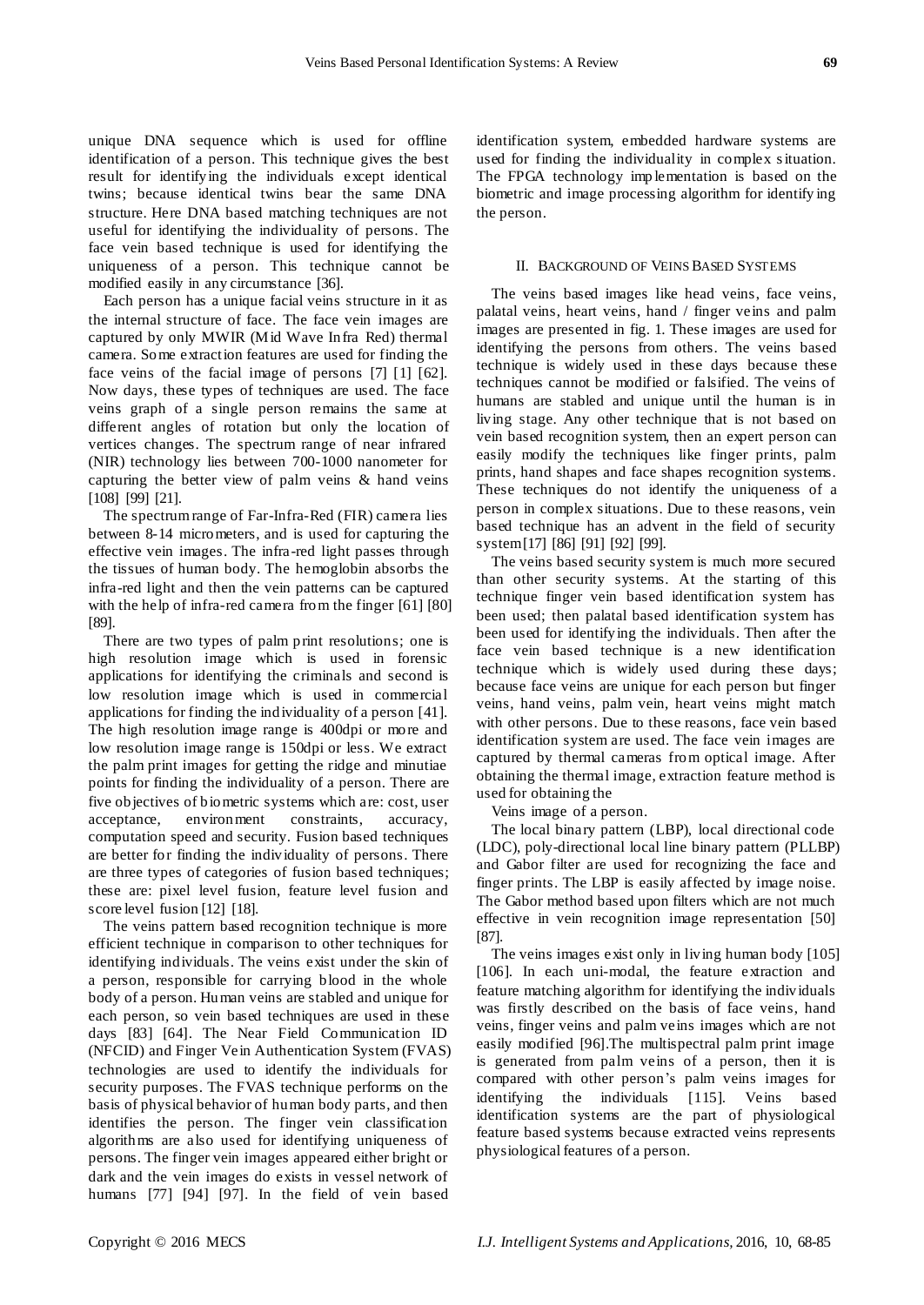

Fig.1. Veins image based personal identification of the person

#### *A. Why Veins Based Systems?*

Vein based identification systems are being widely used these days because other techniques like finger prints, palm prints, hand geometry, facial expressions, skin color, voice recognition, gait signature, body language, DNA recognition and heartbeat recognition systems are unable in identifying the twin persons. Also, the fingerprint can be easily modified with the help of plastic surgery; and other techniques do not gives the appropriate result in the complex situations. Thus, a person cannot be identified due to these reasons. Therefore, veins based techniques are required for identifying the individuals. The vein based technique identification cannot be modified easily, so this technique is widely used during days.

The veins based identification systems takes less space in memory for storing in the database. We can reduce the size of visual images after converting them into vein based identification system. With the help of database, the image of a person can be matched with database"s image of the person. If both of the images match, then the person will be same, else different.

#### *B. Classification of Veins Based Systems*

Veins based identification systems are classified into two categories namely uni-veins systems and multi-veins systems. In uni-veins based system, the veins of single physiological feature are used for identifying a person. The examples of uni-veins based identification systems are: head, face, iris, palatal, heart, hand, fingers and palm veins based identification systems. In multi-veins based system, the veins of two or more physiological features are used for personal identification.

## *C. Merits and Demerits of Veins Based Identification Systems*

The merits of veins based identification system are: the person can be identified with the help of veins based features because the veins of a person cannot be modified easily whereas facial images or thumbprint print images based techniques may be modified. The veins based identification techniques are faster and more accurate in comparison to other physiological and behavioral features based techniques. The false acceptance rate (FAR), false rejection rate (FRR), and genuine rejection rate (GRR) are low & genuine acceptance rate (GAR) is high.

The demerits of veins based personal identification systems are that if the veins images of a person are damaged due to accident or burn then veins based technique may not work accurately for identification.

#### III. UNI-VEINS BASED IDENTIFICATION SYSTEMS

The mostly used uni-veins based identification systems are: face, fingers, hand, palm, iris and palatal veins based identification systems. These veins based identification systems with their corresponding merits and demerits are presented in this section.

#### *A. Head / Face Veins Based Systems*

Head and face veins based identification systems are used to identify the uniqueness of the person with the help of head veins or face veins. It is because head / face veins of a person will not be changed at any situation in terms of veins structure. The veins based systems take smaller space in memory for storing its database.

The head veins of the persons are obtained from visual head image with the help of CT scan devices. These CT scan devices use Infra-Red rays for obtaining the veins pattern of the person. The Infra-Red rays are absorbed by the blood vessels; due to this reason veins images are emerged and used for the identification process.

The face veins of persons are obtained from visual images with the help of Near Infra-Red (NIR) or Far Infra-Red (FIR) cameras [1] [20] [42] [45] [46]. After obtaining the thermal images, MATLAB functions are used for extracting the thermal images of the person. The fig. 2 is representing that how the face vein image from thermal images are retrieved.



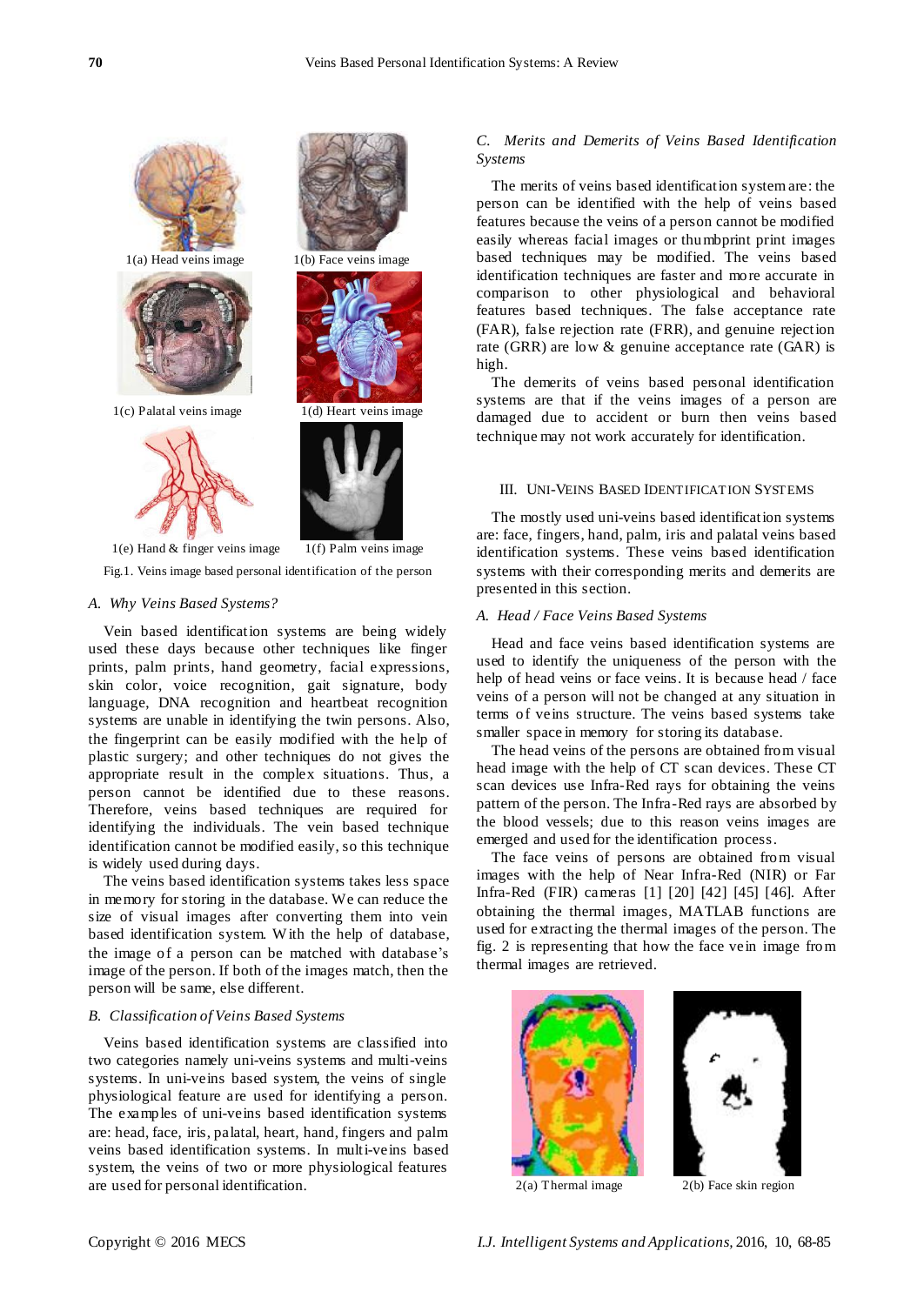

Fig.2. Retrieved face vein image from thermal image [68].

The steps which are required for obtaining the vein's image from optical image of a person are:

*Step1:Capture thermal image from visual image. Step2: Feature extraction method. Step3: Result comparison.*

#### *(i) Capturing Thermal Image from Visual Image of Head / Face Veins*

In this step we collect the thermal image from the optical images of head / face veins with the help of infrared cameras like Mid Wave Infra-Red (MWIR), Short Wave Infra-Red (SWIR) and Merlin MWIR camera. These cameras must be placed at the distance of one meter from the object [66] [72] [76] and the room temperature should be  $23^0c$  approximately.

## *(ii) Feature Extraction Method*

After obtaining the thermal image we have used extraction method for displaying the veins from the thermal image of the person. In extraction method, first the thermal image is registered. There are various techniques which are used for registering the image like FMRIB software library. FSL are used for registering the image. Another technique is FMRIB Linear Image Registration Tool (FLIRT). This technique is a much better technique from other techniques for registering the thermal image [6] [10] [58] [70]. After registering the thermal image we have performed the thermal signature extraction process. In this process the thermal images are segmented in the form of face, neck and unwanted things like hair, nose, ear, neck etc. These are removed in the thermal signature process [54] [28] [60]. The segmentation process is explained mathematically in Eq. (1).

$$
\varnothing(x) = \begin{cases}\n1, & \varnothing(X) < -\varepsilon \\
0, & \varnothing(X) > \varepsilon \\
\frac{1}{2} \left\{ 1 + \frac{\varnothing}{\varepsilon} + \frac{1}{\pi} + \sin \frac{\pi \varnothing(x)}{\varepsilon} \right\}, & \text{otherwise}\n\end{cases}\n\tag{1}
$$

In Eq. (1)  $Φ(x)$  represents initial contour and [-ε, ε] represents the boundary of Heaviside. The value  $\Phi(x)$  is used in Eq. (2) for finding optimal segmentation which is represented in Eq. (2).

In Eq.  $(2)$ ,  $S'$  is representing spherical structural elements of localization radius and  $\Theta$  is representing dilation operator. W ith the help of Eq. (2), the inner and outer boundary contour is found which is used in the image segmentation process. After completing the face segmentation process, the noise removal process is used. The noise removal process is mathematically described in Eq.(3).

$$
C(x, y, t) = \frac{1}{1 + (\frac{||\overline{v_1}||}{K})^2}
$$
 (3)

In Eq. (3),  $\forall T$  represents the calculated value of eight directions and "K" is representing the gradient modulus threshold value that controls the conduction and avoid the blueprint of facial features. Which is used for removing the noise from the thermal face veins image, with the help of standard filter like Perona Malik filter, diffusion filter and Gabor Filter etc.[11] [52]. The image morphology methods are used for analyzing the shape and size of face vein images like length and breadth of face vein image. After completing the noise removal process, the template and signature of object will be generated and then it is matched with other person and the result is obtained [23] [24].

The local binary pattern (LW BP) and Haar wavelet transform (HWT) techniques are used for identifying the individuals in TFRS system which is used for identifying the individual [67].

#### *(iii) Result Comparison*

After completing the feature extraction process, the result comparison process will be applied for comparing the results of each technique. There are different types of techniques which are used for identifying the uniqueness of the persons here. Every technique is compared with each other on the basis of its performance, which is given in the table 1.

| S. No.         | <b>Techniques</b>                                          | <b>Features Used</b>         | Performance<br>in $%$ |
|----------------|------------------------------------------------------------|------------------------------|-----------------------|
| 1              | LWBP &<br><b>HWT</b>                                       | Minimum distance             | 89-94                 |
| 2              | <b>FLIRT</b>                                               | Distance based<br>similarity | 90.39                 |
| 3              | <b>TFRS</b>                                                |                              | 97.62                 |
| 4              | <b>Fuzzy CMAC</b><br>Model                                 | Angular distance             | 86                    |
| $\overline{5}$ | Vascular<br>Mapping and<br>Multi<br>resolution<br>analysis | Vascular map                 | 93                    |
| 6              | <b>FFT</b>                                                 | Pulse rate                   | 90.33                 |
| 7              | <b>SIFT &amp; SURF</b>                                     | Maximum Pixel<br>Distance    | 95                    |

Table 1. Comparison of different face veins based identification techniques on the basis of performance [1] [20] [42] [45] [46].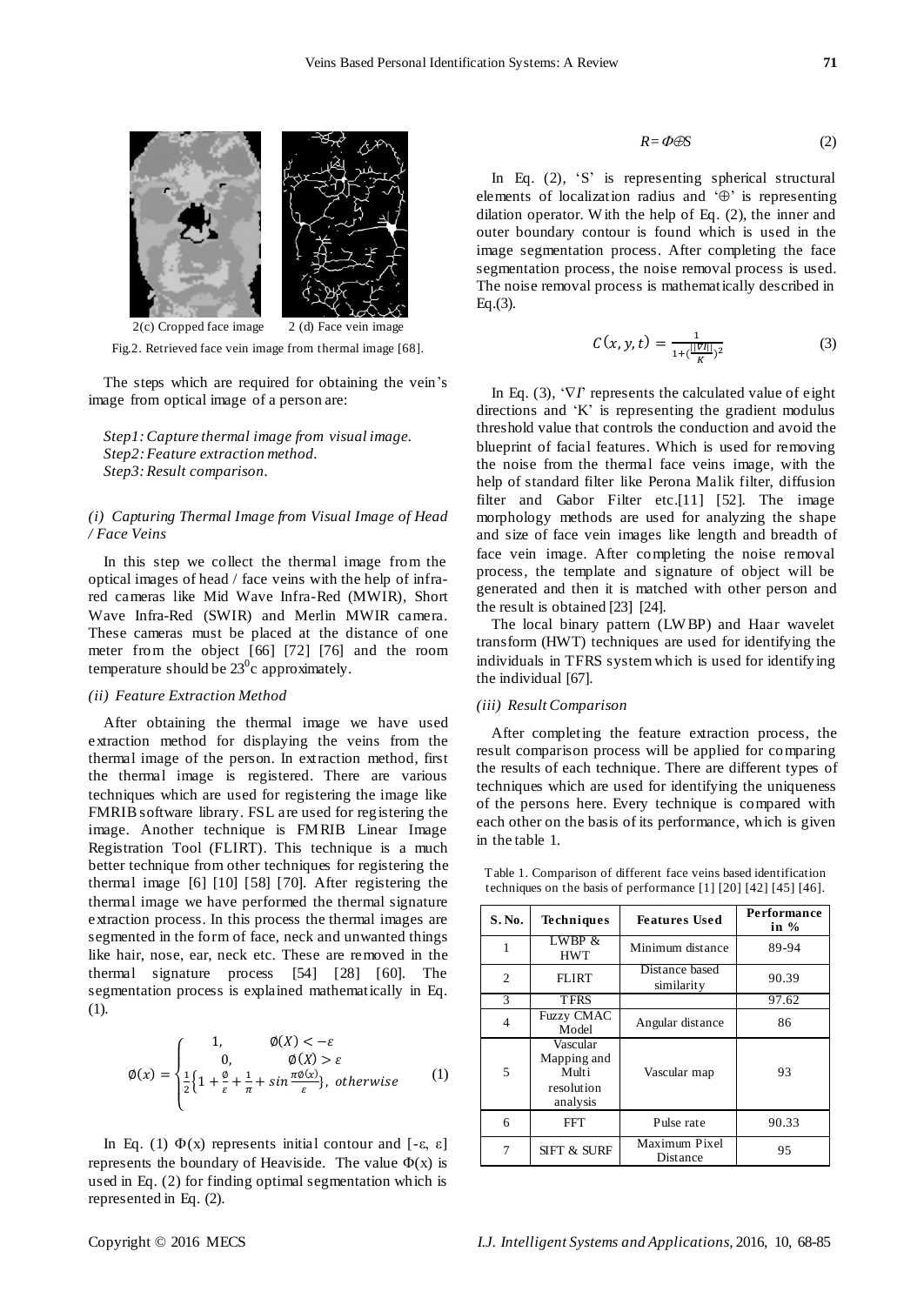The TFRS technique is the best technique amongst other techniques based on their performance. The performance of LWBP & HWT techniques are based on self-generated database and Terravic database with the help of line graph that is represented in fig. 3 [67].



Fig.3. Compared performance of own database with Terravic Facial Thermal Database using HWT technique [67].

#### *B. Hand / Finger Veins Based Systems*

The hand / finger veins based identification systems are widely used as same as the face veins based identification systems. The hand /finger veins based system cannot be modified with the help of plastic surgery or any other technique. The execution time of this technique is very less for identifying the person from the database of the system [50]. This technique used infra-red camera for capturing the thermal images from the visuals for obtaining the finger veins images. There are different steps which are used for completing the process for identifying the uniqueness of the person on the basis of hand / finger veins based systems. The steps are as follow:

*Step1:* Capture the thermal Finger Veins Image. *Step2:* Extraction and Image Segmentation Feature. *Step3:* Techniques Used for Identifying the Persons. *Step4:* Result Comparison of Different Techniques on

# *(i) Capture the Thermal Hand/Finger Veins Image*

Hand and finger veins based identification systems are used for identifying the individual on the basis of hand and finger veins. The finger veins and hand veins are captured with the help of NIR, SWIR and MWIR cameras. The hand veins are taken with the help of low resolution cameras [93] [107]. There are three types of scanning devices that are used for capturing the hand and

finger veins. These are X-ray scanning, ultrasonic scanning and infra -red scanning devices [73] [75] [84]. As we know that the human body temperature is  $36.85^{\circ}$ c [63]. The far infra -red (FIR) and near infra-red (NIR) cameras are used for obtaining the veins of fingers. The FIR CCD camera captured the upper surface of hand and finger; the FIR camera captured the low quality veins image of finger and palms of the person [112] [5] [8] [9] [15] [16] [32] [33] [82].



4(c) Segmented finger vein image 4(d) Skeleton finger vein image Fig.4. Represent the finger vein image from original image [101]

The wave length of NIR camera is between 700 to 1400 nm. The NIR camera is widely used for capturing the veins image of the persons. When we have captured the NIR thermal images, then its dimension was 640X480 pixels [92] [2] [4] [29] [51]. After converting this image into gray scale image; its size became 128×128 pixels. The Fig. 4 represent the enhancement of finger vein image, segmentation of finger vein image and skeletons of finger vein image from the original finger image of the person [90].

#### *(ii) Features Extraction and Image Segmentation*

After obtaining the thermal images, we have to convert them into gray scale images and then feature extraction process has to be applied. In feature extraction process, the gray scale image is converted into thinned image with the help of morphological function and then extraction methods are applied for removing the noise and unwanted things with the help of Gaussian Low Pass Filter (GLPF) and Gabor filters which are used for removing the high frequency noise from the images [101] [102] [56] [77] [83] [85] [92] [116]. The Gabor filter is useful for finding ridge direction of the images [22] [55] [43] [47] [92] [109]. The functioning of Gabor filter is mathematically described in Eq. (4) [105] [106].

$$
G(x,y) = exp(-\frac{1}{2}\left(\frac{x_{\theta}^2}{\sigma_x^2} + \frac{y_{\theta}^2}{\sigma_y^2}\right))\cos(2\pi f x_{\theta})
$$
 (4)

Where,

the Basis of their Performance.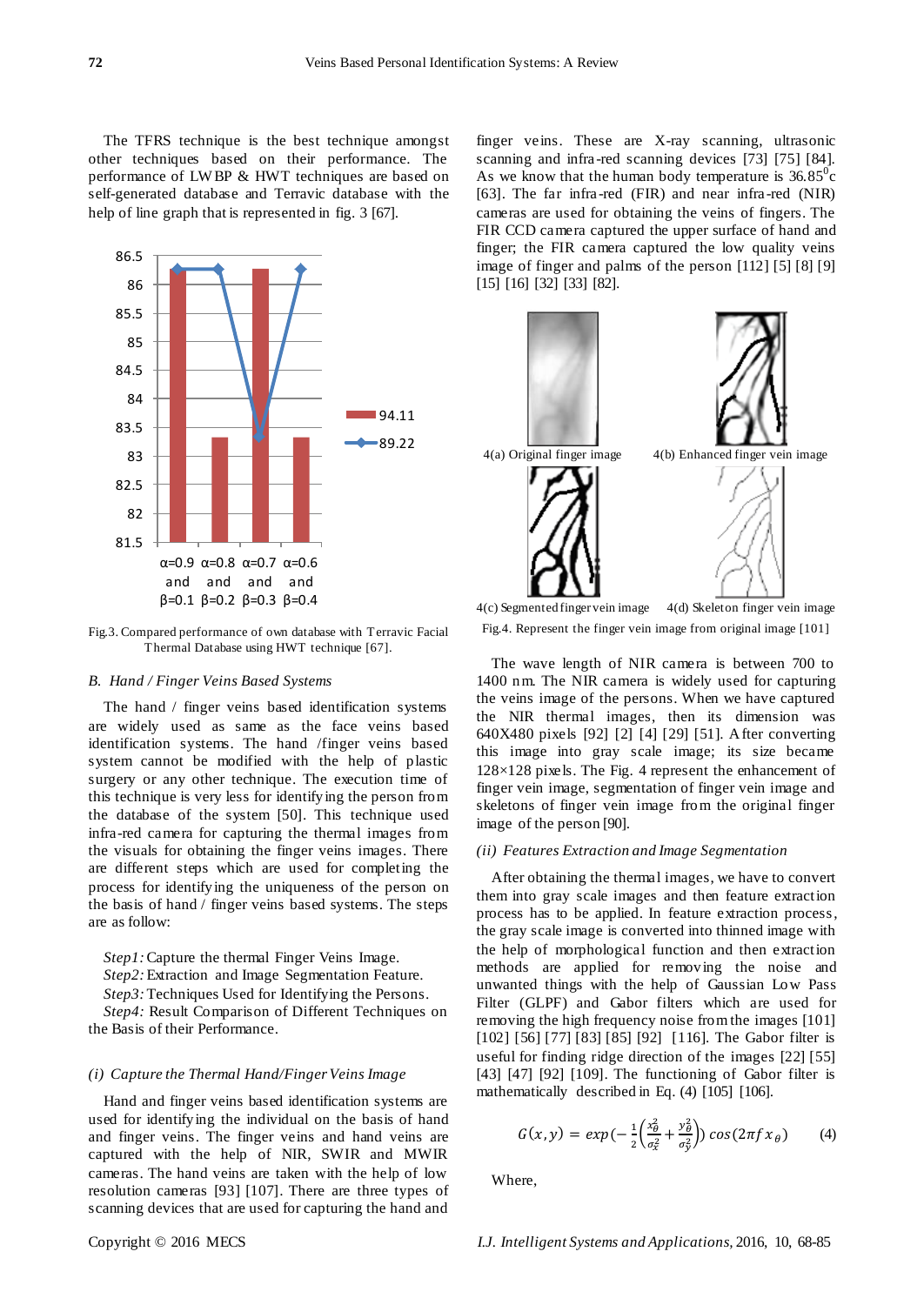$$
\begin{bmatrix} x_{\theta} \\ y_{\theta} \end{bmatrix} = \begin{bmatrix} \cos \theta & \sin \theta \\ -\sin \theta & \cos \theta \end{bmatrix} \begin{bmatrix} x \\ y \end{bmatrix}
$$

In Eq.(4), 'f' represents the filter center frequency, *θ=jπ/J, j={*0, …,J*}* where "J" represents orientation of parameter, ' $\sigma_x$ ' and ' $\sigma_y$ ' are representing the standard deviations in elliptical Gaussian envelop, ' $x_0$ ' and 'y<sub>0</sub>' represent the rotated versions of coordinates (x, y) of Gabor filter [105] [106] [57] [113]. Now, morphological process or noise removal process along with the image segmentation process is used for extracting the veins from the thermal image with the help of extraction module.

In image segmentation the three types of operations are required. These operations are: Local Dynamic Threshold, Noise Elimination and Thinning Operation [110] [108] [103]. The local dynamic threshold technique is used for converting the gray scale images into binary-level images. In the binary-level representation, the images are in the form of black and white pixels [34] [53] [44] [48] [65] [78] [108]. The image segmentation process is important for extracting the finger veins of a person. The segmentation process is mathematically described in Eq.(5) and Eq.(6) [104].

$$
d = line (i+1)-line (i)
$$
 (5)

$$
line(i + 1) = \begin{cases} line(i + 1) & |d| \le 3 \\ line(i) + sgn(d) & 3 < |d| \le 6 \\ line(i) & |d| > 6 \end{cases}
$$
 (6)

The Eq. (5) is used to find the distance between two adjacent edge points of finger veins image. Where'd' represents the distance between two adjacent edge points, line(i) represents the edge points of  $i^{\text{th}}$  row. The Eq. (6) is used to find the edge points from the finger veins.

In feature extraction process the brightness, normalization and size are necessary for the final matching of finger veins. The brightness and size must be normalized for each finger. The normalization area of finger is  $(200 \times 100)$  pixels. The brightness normalization and size are mathematically described in Eq. (7) [104].

$$
\hat{I}(i,j) = \hat{m} + \frac{\hat{\sigma}}{\sigma}(I(i,j) - m) \tag{7}
$$

In Eq. (7),  $\mathcal{I}(i,j)$ , 'm', and ' $\sigma$ ' are representing the brightness, mean and deviation of the finger veins before normalization and  $\hat{I}(i, j)$ ,  $\hat{m}$ ,  $\hat{\sigma}$  are representing the brightness, mean and deviation after normalization of the image [104].

The noise is eliminated with the help of binary median filter and then finally skeleton image is obtained. These images are in the form of single pixel width before proceeding in feature extraction process. These steps are performed by all identification systems which are widely used now days [25] [26] [30] [38] [71] [106]. The fig. 5 is describing about how a user can register the finger vein images into the database with the help of thermal camera or finger vein sensing device and how many steps are required for storing the veins images in the database. The

fig. 5 describes complete steps which are required for identifying a person using finger veins.



Fig.5. Steps of matching the finger vein image from the database [92].

#### *(iii) Techniques used for identifying individuals Using Hand / Fingers Veins Systems*

There are many techniques which are used for identifying individuals on the basis of finger veins. The multimodal personal authentication using finger veins and face biometric identification (MPAFFI) technique uses unique features of finger veins and face images of a person for personal identification [103].

The SVM technique is also used for identifying individuals. This technique uses K-means clustering algorithm for automatic clustering of finger veins images. The k-mean clustering algorithm uses maximum and minimum distance algorithm for obtaining the optimal number of clusters. The highest value of silhouette is best clustering result. The biggest value of cluster is used for classification of finger vein images which are used for identifying the individuality of the person. The Gaussian PSF model is used for identifying the individual on the basis of finger veins. The Gaussian PSF model is mathematically described in Eq. (8).

$$
g(x,y) = f(x,y) \otimes h(x,y) + n(x,y)
$$
  
 
$$
h(x,y) = h_s(x,y) \otimes h_l(x,y)
$$
 (8)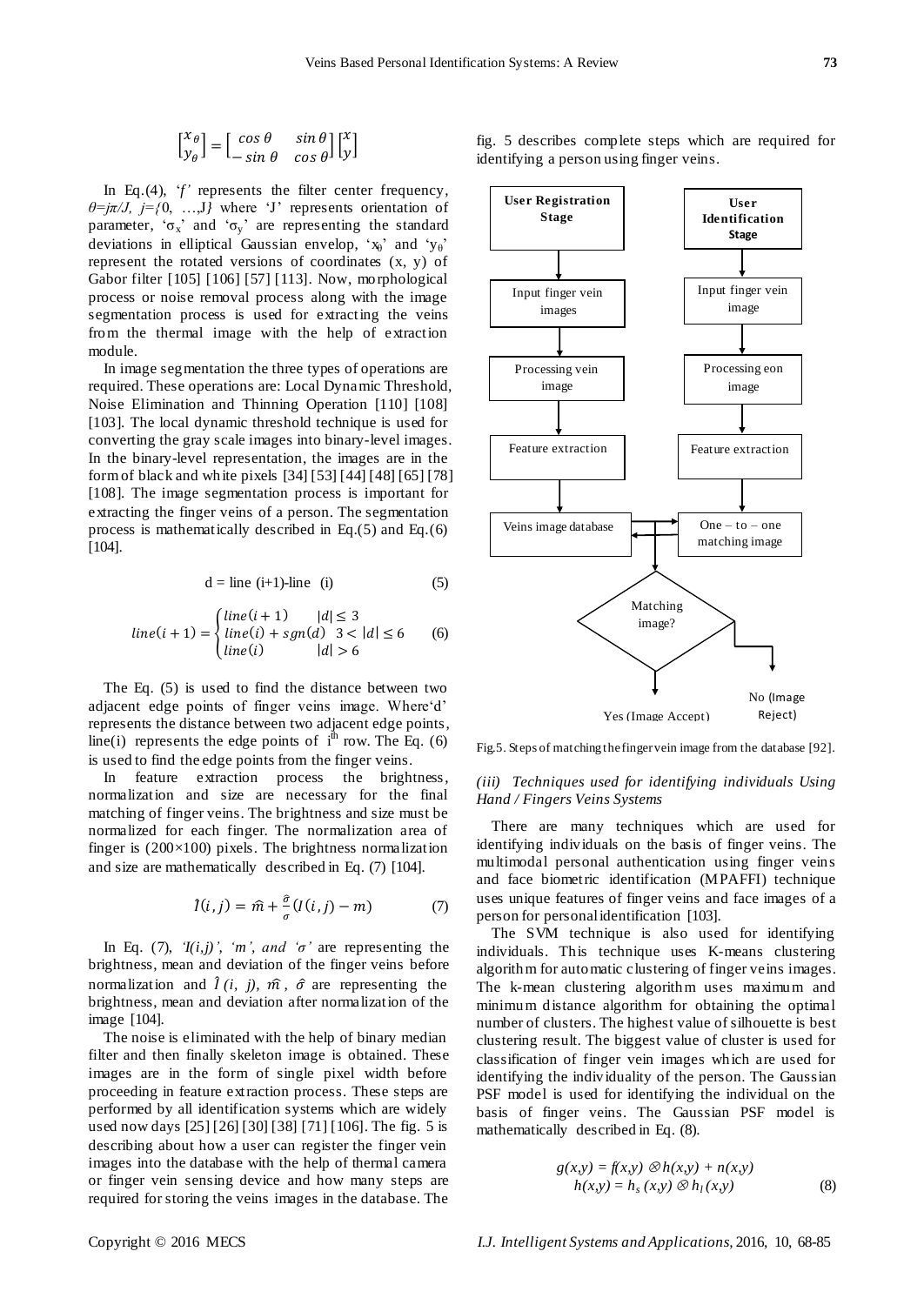In Eq.  $(8)$ ,  $g(x, y)$  represents the input,  $f(x, y)$ represents restore the image,  $\mathcal{L}$  denotes the convoluting operator,  $h(x,y)$  represents the PSF model of the finger veins based system,  $h_s(x,y)$ ,  $h_l(x,y)$  and  $n(x,y)$  represent the noise of the system. The Eq. (8) is used to obtain the clear finger veins image of a person for identifying the uniqueness.

The Eq. (9) describes mathematically, how to identify a person with the help of finger veins images in finger veins based identification systems.

$$
\begin{cases}\n m = arg \min_{v_i \in C_i} d(v, v_i) \\
 d(v, v_i) = 1 - v^T v_i / (||v|| ||v_i||)\n\end{cases}
$$
\n(9)

Here,  $\forall v$  and  $\forall v_i$  represent the unknown sample and a template in the  $i<sup>th</sup>$  class respectively,  $C_i$  represents the total number of template of  $i<sup>th</sup>$  class,  $||.||$  indicates the Euclidean norm and  $d(v,v_i)$  denotes the cosine similarity measure. The feature vector is classified into m<sup>th</sup> class with the help of cosine similarity measures [101].

The comparative competitive coding  $(c^2 \text{ code})$  scheme is used for identifying the uniqueness of a person. This technique has used new features like junction point of finger veins and finger dorsal image fusion scheme for identifying the uniqueness of a person. In this technique, region of interest (ROI), feature extraction and fusion strategy are used for capturing the image, extracting the image and comparing the image. The Gabor filters have been used widely for performing the feature extraction process of the image. The PFS-PHGTOG technique is used to identify the uniqueness of the persons. The PFS-PHGTOG technique uses two stages namely training stage and recognition stage for identifying individuals on the basis of finger veins [95] [13] [37].

#### *(iv) Performance Comparison of Hand and Finger Veins Based Identification Systems*

The performance of different techniques used for identifying uniqueness of a person using hand and finger veins features are presented in table 2.

Table 2. Comparing the performance of hand and finger veins features based techniques [13] [37] [92] [95].

| <b>S. No.</b> | <b>Techniques</b>               | <b>Features Used</b>                  | <b>Performance</b><br>in $%$  |
|---------------|---------------------------------|---------------------------------------|-------------------------------|
| 1             | <b>MPAFFI</b>                   | Magnitude &<br>Phase                  | 98                            |
| 2             | <b>SVM</b>                      | Cluster                               | 99                            |
| 3             | $C^2$ code                      | Lower EER                             | 99.54                         |
| 4             | SVD & RT                        | Direction and<br>Dimension<br>feature | FAR 0.020<br><b>FRR 0.000</b> |
| 5             | RFID,<br>NFCID &<br><b>FVAS</b> | Frequency                             | 60-69                         |
| 6             | <b>FVP</b>                      | Vector                                | 98                            |
| 7             | FPGA                            | EER                                   | 0.101                         |



Fig.6. Radar graph of FAR and FRR based comparison of threshold distances [92].

The results of table 2 show that the  $C^2$  code technique has better performance than other techniques. The threshold distances and the corresponding false acceptance rate (FAR) and false rejection rate (FRR) ratios are represented by radar graph of fig. 6. Here, FAR and FRR values exist between 0 and 0.05.

## *C. Palm Veins Based Identification Systems*

The palm veins based identification systems are used to identify the uniqueness of the persons on the basis of their palm veins images. The palm veins based identification techniques are related to the physiological feature of a person. The palm vein based techniques are widely used because palm print and other techniques have provided the appropriate results in terms of FAR and FRR. The palm veins based systems gives the accurate result in challenging tasks in any situation. In human skin, three types of key components have been observed which are epidermis, dermis and subcutaneous layers. Here, subcutaneous layer contains veins and arteries of palm image of a person [59] [114] [14] [79] [111].



Fig.7. Representation of palm vein image from the actual palm image [88].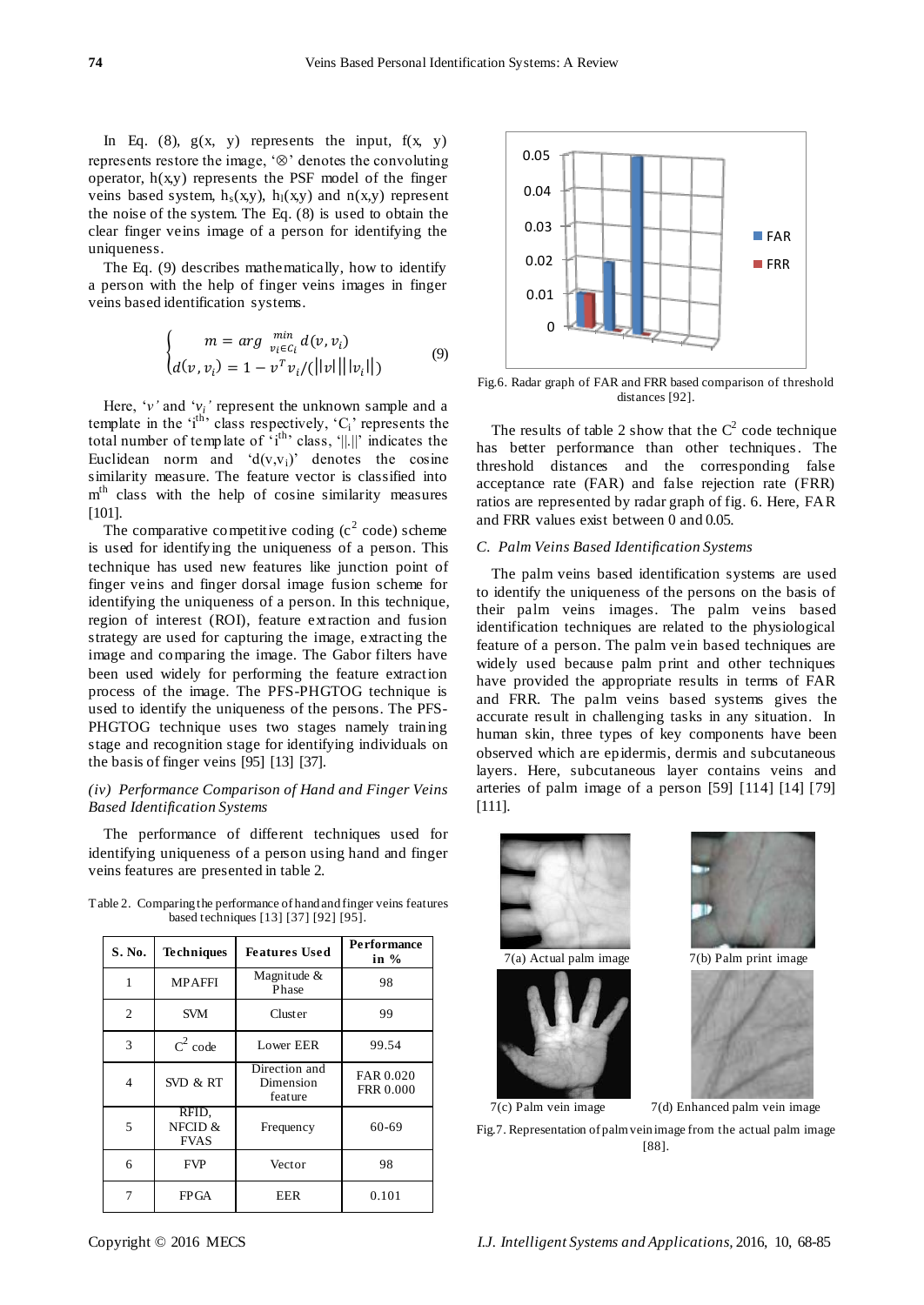The palm veins images are captured with the help of high resolution infra-red cameras. The thermal cameras, colored cameras and low cost monochrome JAI CV-M50IR cameras are also used for obtaining the thermal images from the optical palm images [3]. The IR camera is not much sensitive to detect the IR radiation emitted by human body. The IR radiation ranges between 3000nm and 12000nm [88] [18] [49].

The steps of obtaining palm veins from original palm image are presented in fig. 7.

## *(i) How to Capture the Palm Veins?*

In the palm veins based identification systems, the palm veins images are captured with the help of high resolution IR camera. The low cost monochrome JAI CV-M50IR, CCD IR camera and CMOS sensors are widely used in the palm veins based identification systems. The fig. 8 represents how to capture the palm vein image with the help of IR, CCD, MWIR cameras [31] [35]. The image extraction and noise removal steps are carried out for getting the actual palm veins.

> CCD IR palm scanning device

Captured palm vein image

Extracted palm vein image

identification of a person.

In the multispectral palm veins, more focused comparison is required in comparison to single spectral palm veins. In the real world application of palm veins based identification system NIR based palm veins images are widely used [27] [36] [41] [[98] [115].

## *(iii) Palm Veins Based Identification Techniques*

The Fig. 9 represents how to encode palm veins images into binary coded images and then how to match the online palm veins features with the features stored in database after implementing ROI segmentation and feature extraction processes.



Fig.9. Representation of palm veins image match from the database with different steps [100] [116].

In the palm veins based identification system; several types of techniques have been used for identifying the uniqueness of persons e.g. fusion method has been used

Fig.8. Capture the palm vein image with the help of CCD IR scanning device

## *(ii) Feature Extraction and Image Segmentation of Palm Veins Image*

After capturing the thermal palm veins image, the feature extraction process is used for removing the noise from the thermal palm vein image. The Gabor filter, orthogonal Gaussian filter, cutoff Gaussian filter, matched filter, SIFT technique, ordinal code, SUSAN edge detector and Laplace methods are used in feature extraction process [88] [100] [114]. After completing feature extraction process the palm veins images are further converted into template form at the time of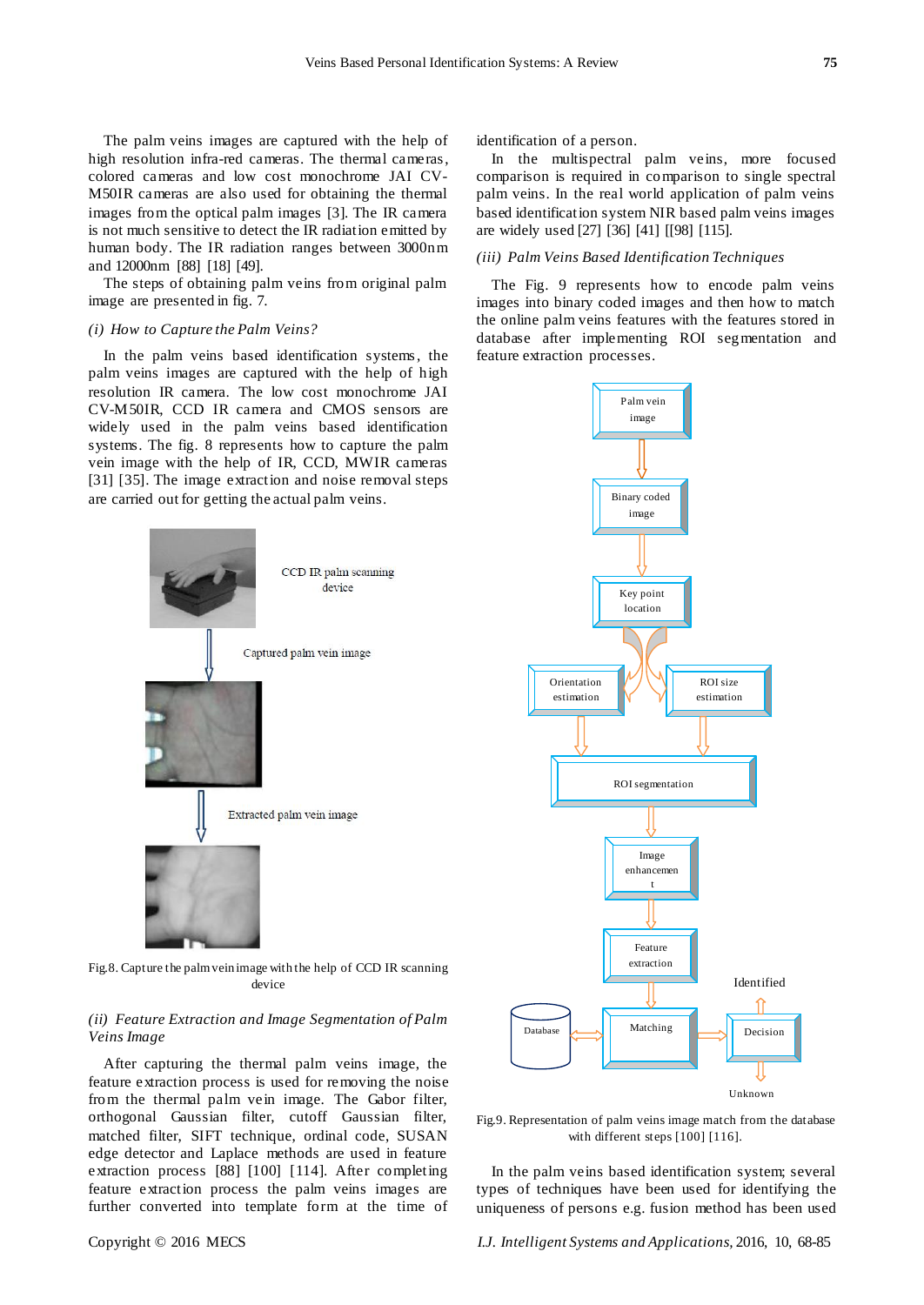to identify the uniqueness of the person. In this method palm print and palm veins images are taken, followed by enhancing the image with the help of fusion method. Fusion method is based on fusion rule.

The main issue with this technique is that the alignment of registered image is referred as pixel-bypixel. In this method first the palm vein image is registered then line-preserving and contrast enhance image fusion process is used for combining the two or more images into single image. The fusion method performs act on the basis of wavelet technique for merging the two original palm vein images. The general wavelet transform fusion is mathematically described in Eq.(10) [88].

$$
I(x,y) = \omega^{-1}(\phi(\omega\left(I_1(x,y),\omega\big(I_2(x,y)\big)\right)) \qquad (10)
$$

In Eq.(10), *ω* represents wavelet transform, represents fusion rule,  $I_1$  and  $I_2$  represents images. The wavelet functions used for finding the gradient direction corresponding to the edge points of an image  $I(x, y)$  at scale "s" are presented in Eq. (11) and Eq. (12) *[88]*.

$$
\varphi^{1}(x, y) = \frac{\partial \theta(x, y)}{\partial(x)}
$$
\n(11)

$$
\varphi^2(x, y) = \frac{\partial \theta(x, y)}{\partial(y)}\tag{12}
$$

The wavelet transform equation corresponding to wavelet functions of Eq. $(11)$  and Eq. $(12)$  is mathematically defined in Eq.(13) *[88]*.

$$
\begin{pmatrix} \omega_s^1 I(x,y) \\ \omega_s^2 I(x,y) \end{pmatrix} = s \begin{pmatrix} \frac{\partial}{\partial x} (I * \theta_s)(x,y) \\ \frac{\partial}{\partial x} (I * \theta_s)(x,y) \end{pmatrix} = s \overline{\nabla} (I \times \theta_s)(x,y) \tag{13}
$$

The radon transform technique was used by [114] for identifying the uniqueness of a person. This technique is based on two things namely webs and calculated minimum distance of selected region of palm veins image. The two dimensional palm veins image is used for locating the webs between the fingers and the minimum distance of each web is calculated from local region of palm veins image. The Eq. (14) describes about finding webs between the fingers and calculating minimum distance between webs.

$$
\begin{cases}\nE_D = \eta^{EW} \\
E_{ROI} = \xi^{EW}\n\end{cases}
$$
\n(14)

In Eq.  $(14)$ , 'E<sub>W</sub>' represents the distance between two webs; 'E<sub>D</sub>' represents the distance between ROI and reference line; E<sub>ROI</sub> represents the size of ROI; η and ξ represents control location and size of ROI.

The radon transform matching based technique is presented in Eq.(15) [114].

$$
Radon(k, b)[h(x, y)] = \int_{-\infty}^{+\infty} \int_{-\infty}^{+\infty} h(x, y)\delta[y - (kx + b)]dxdy
$$
\n(15)

In Eq.  $(15)$ , 'k' represents the slope of line and 'b' represents the intercept of line. Here, "x" and "y" locate the line segment of image.

After obtaining the line segment, the width of line with the help of Eq.(16) is obtained [114].

$$
LRT_I(k) = \sum_{(x,y)\in l_k} I[x, y] \tag{16}
$$

In Eq.  $(16)$ ,  $\dot{\ }$  represents the two dimensional palm veins image; 'k' represents slope of line; ' $\mathbf{l}_k$ ' represents line segments of image and LRT represents the localized radon transform of palm vein image.

After finding the width of line segment of palm veins image, the hamming distance (HD) based technique is used for matching the palm veins based images. The HD technique is mathematically presented in Eq.(17) [114].

$$
M(F_r, F_t) = \sum_{\forall h \in [-m, m], \forall v \in [-n, n]} \left\{ \frac{hamdist(F_r, F_t^{h, v})}{||F_r \cap F_t^{h, v}||} \right\}
$$
(17)

In Eq.(17),  $F_r$  represents the registered palm vein template image;  $F^{h,v}$ , represents the unknown palm vein template image translated by "h" and "v" pixel in horizontal and vertical direction; 'hamdist' represents the hamming distance between two templates; 'm' and 'n' represents the control translation in horizontal and vertical directions and '|| ||' represents the cardinality operator.

*(iv) Comparing the Performance Palm Veins Based Systems* 

The performance of palm veins techniques are compared with other techniques in term of effective error rate. The performance of palm veins based system is presented in table 3 and fig. 10.

Table 3. Comparison of different palm veins based identification systems [27] [36] [88] [41] [98].

| S.No           | <b>Techniques</b>                                       | <b>Features</b><br>Used                                             | Results in %                                                                        |
|----------------|---------------------------------------------------------|---------------------------------------------------------------------|-------------------------------------------------------------------------------------|
| 1              | Affine Invariant<br><b>Feature Extraction</b><br>Method | Angle of<br>Rotation<br><b>Transform</b>                            | EER < 4<br>$(60^0 \text{ rotation})$<br>EER < 1<br>At (rotation<br>transform $90^0$ |
| $\overline{c}$ | <b>NMRT</b>                                             | Deformations.<br><b>Translation</b><br>and Rotational<br>Variations | EER 0.32-<br>0.01                                                                   |
| 3              | Veins Pattern and<br>Segmentation<br>Method             | Pixel Value                                                         | EER 1.1-3.8                                                                         |
|                | LPP                                                     | <b>Fusion Rule</b>                                                  | EER 1.016                                                                           |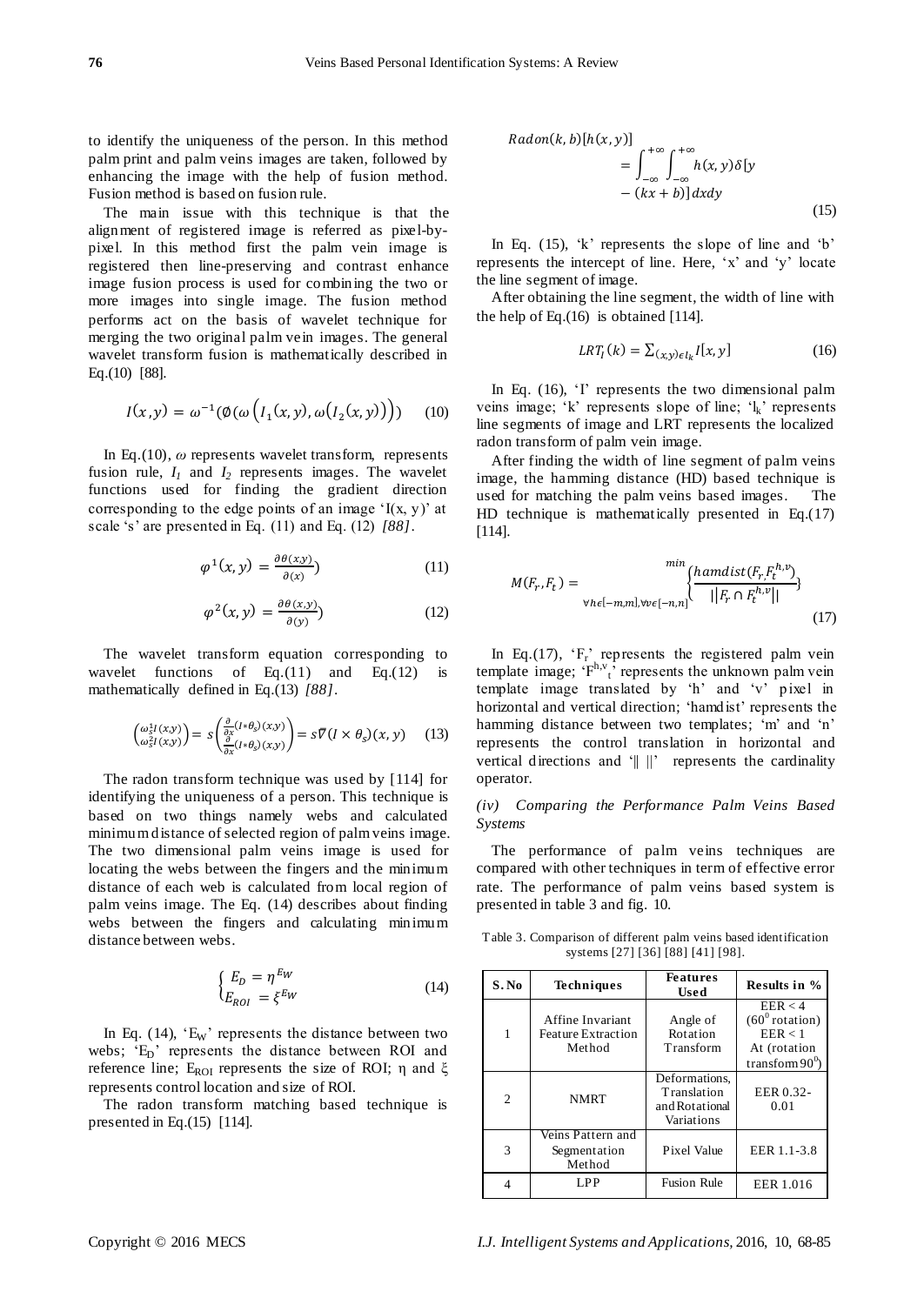The results of table 3 reveal that NMRT technique gives better performance than other techniques at different rotations. The fig. 10 represents the performance graph of several palm veins based identification systems which are used for identifying individuals. The results of fig. 10 show that although all the techniques have performance above 90% but the Laplacian palm and NMRT techniques give better performance than other techniques.



10(a). Cone graph of several palm veins identification techniques based on their performance [114].



10(b). Stack line graph of several palm veins identification techniques based on their performance [114].

Fig.10. Cone and stack line graphs for palm veins based identification systems.

The stack line can be consider as another tool to measure the performance of different palm veins based techniques. The stack line graphs for different palm veins based systems are presented in fig. 10(b).

#### IV. MULTI-VEINS BASED IDENTIFICATION SYSTEMS

Multi-veins based biometric system uses the

combination of two or more veins features based identification system for identifying individuals. Multiveins based biometric systems are categorized on the basis of combinations of head veins, face veins, palatal veins, heart veins, hand veins, palm veins and finger veins based features. The possible combinations of multiveins based biometric systems are presented in fig. 11.

In fig. 11,  $c_1$ ,  $c_2$ ,  $c_3$ ,  $c_4$ ,  $c_5$  and  $c_6$  are representing the combinations of veins based identification systems where two types of veins images and features are used for identifying persons. The three different types of veins images and features used for personal identification are represented by  $c_7$ ,  $c_8$ , and  $c_9$ . In fig. 11,  $c_{10}$  and  $c_{11}$  are representing a combination of four different types of veins images and features based combinations. The variables  $c_{12}$  and  $c_{13}$  use five and seven different types of veins images and corresponding features for identifying individuals.

The possible combinations of two to seven types of veins images and corresponding features based identification systems are: Face and head veins; Head and palatal veins; Palatal and heart veins; Heart and hand veins; Hand and fingers veins; Fingers and palm veins; Face, head and palatal veins; Palatal, heart and hand veins; Hand, finger and palm veins; Face, head, palatal and heart veins; Heart, hand, finger and palm veins images; Face, head, palatal, heart and hand veins images; Face, head, palatal, heart, hand, finger and palm veins images. Few important multi-veins combinations based systems are described in sections A, B, C, D and E.

#### *A. Face and Head Veins Based Identification Systems*

In the head and face veins based system, the face and head veins features are used for identifying the uniqueness of the persons. Each person has independent and unique head veins and face veins features. The head and face veins cannot be modified easily. Therefore, these features are widely used for identifying the individuals.

In the face and head veins based identification systems if head and face veins features together are matching with the stored database then only the person will be declared as an identified person. In other cases we declare that the mismatch situation has occurred.

The drawback of this technique is that if the head and face of the person are seriously injured in accidents and due to which the internal structure of face and head veins are distorted then it will not be possible to use head and face veins based features for identification. The plastic surgery does not affect the face veins up to very high extent. Therefore, the face and head veins based identification may work accurately in the situations where a person may have changed his / her face through plastic surgery.

## *B. Face Veins and Palatal Rogue / Veins Based Identification System*

The face veins and palatal rogue / veins based identification systems are widely and securely used for identifying the uniqueness of a person. This is because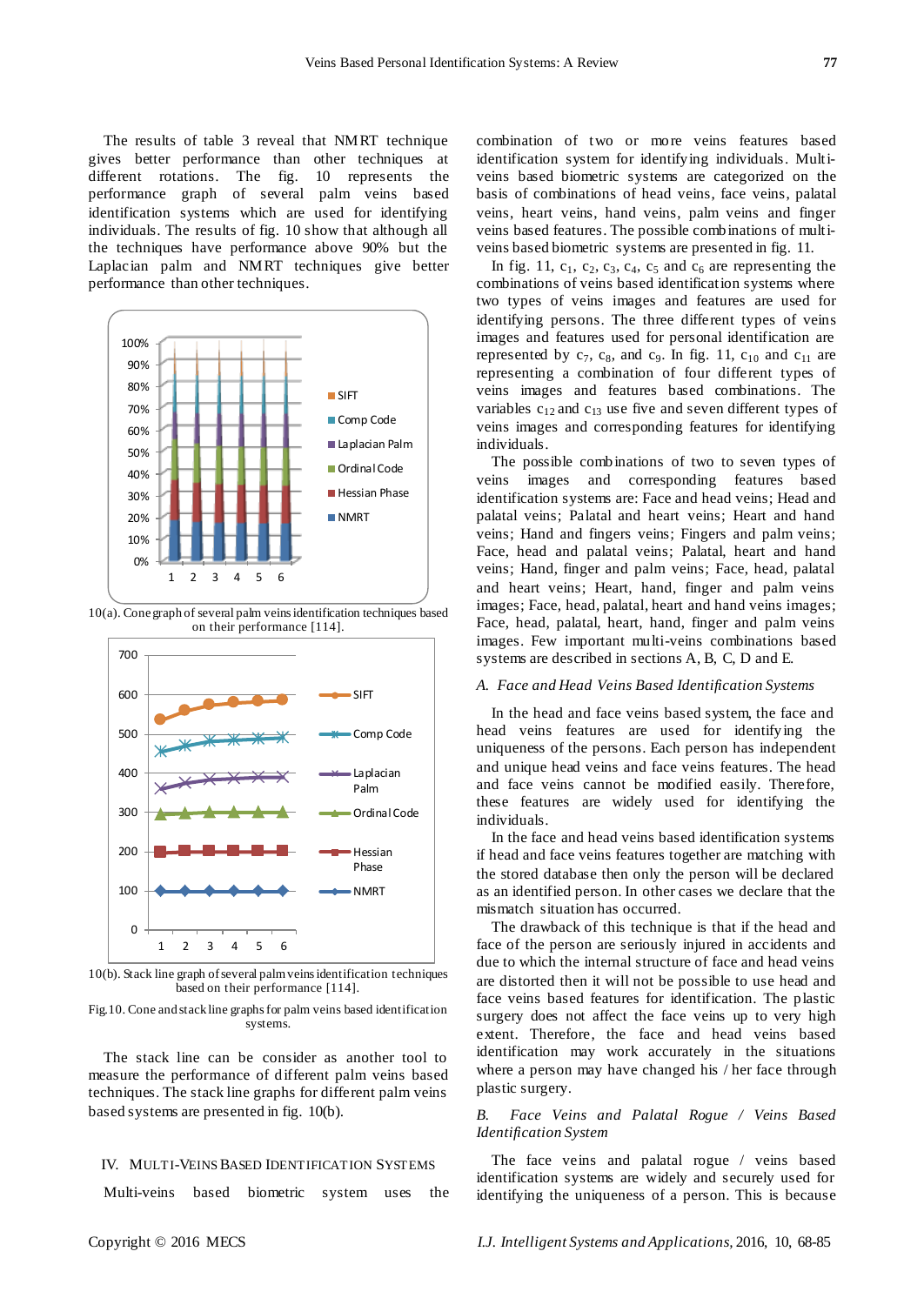palatal rogue/veins and face veins image are easily captured by the Thermal IR camera as compared to the heart veins & head veins and it is not easy for medical science to alter the palatal patterns.



Fig.11. Possible combinations of multi-veins based biometric systems [3] [17] [43].

The benefit of face and palatal veins based approach is that if the face of a person is burned then the person can be identified with the help of palatal rogue/veins because the palatal rogue / veins may not be damaged in the case of face burnt. The disadvantage of face and palatal patterns based technique is that if the face of a person is completely damaged in an accident or due to any other reason then face and palatal patterns based technique will fail in identifying the person. The face veins and palatal rogue/veins are much secured in comparison to other veins based multi-biometric systems.

## *C. Face Veins, Hand Veins and Finger Veins Based Multi-Biometric System*

The face, hand and finger veins based multi-biometric system are used for identifying the individuals. The merit of this multi-biometric system is that if any vein"s feature is destroyed, then other vein"s feature can be used for identifying the person. Otherwise, face-hand-finger veins features are used for identifying the individual. The demerit of face-hand-finger veins multi-biometric system is that usually the face, hand and fingers are burnt in burn cases. Therefore, there is high possibility that face-handfinger veins based system will not accurately identify the persons in burn cases. This may be a reason for the failure of this technique.

The advantage of using face-hand-finger veins based identification system is that the face veins, hand veins and finger veins images are easily captured in comparison to heart and head veins. The face-hand-finger veins features based systems are widely acceptable and used in offices.

## *D. Head, Heart and Palm Veins Based Multi-Biometric System*

The head, heart and palm vein based multi-biometric

Copyright © 2016 MECS *I.J. Intelligent Systems and Applications,* 2016, 10, 68-85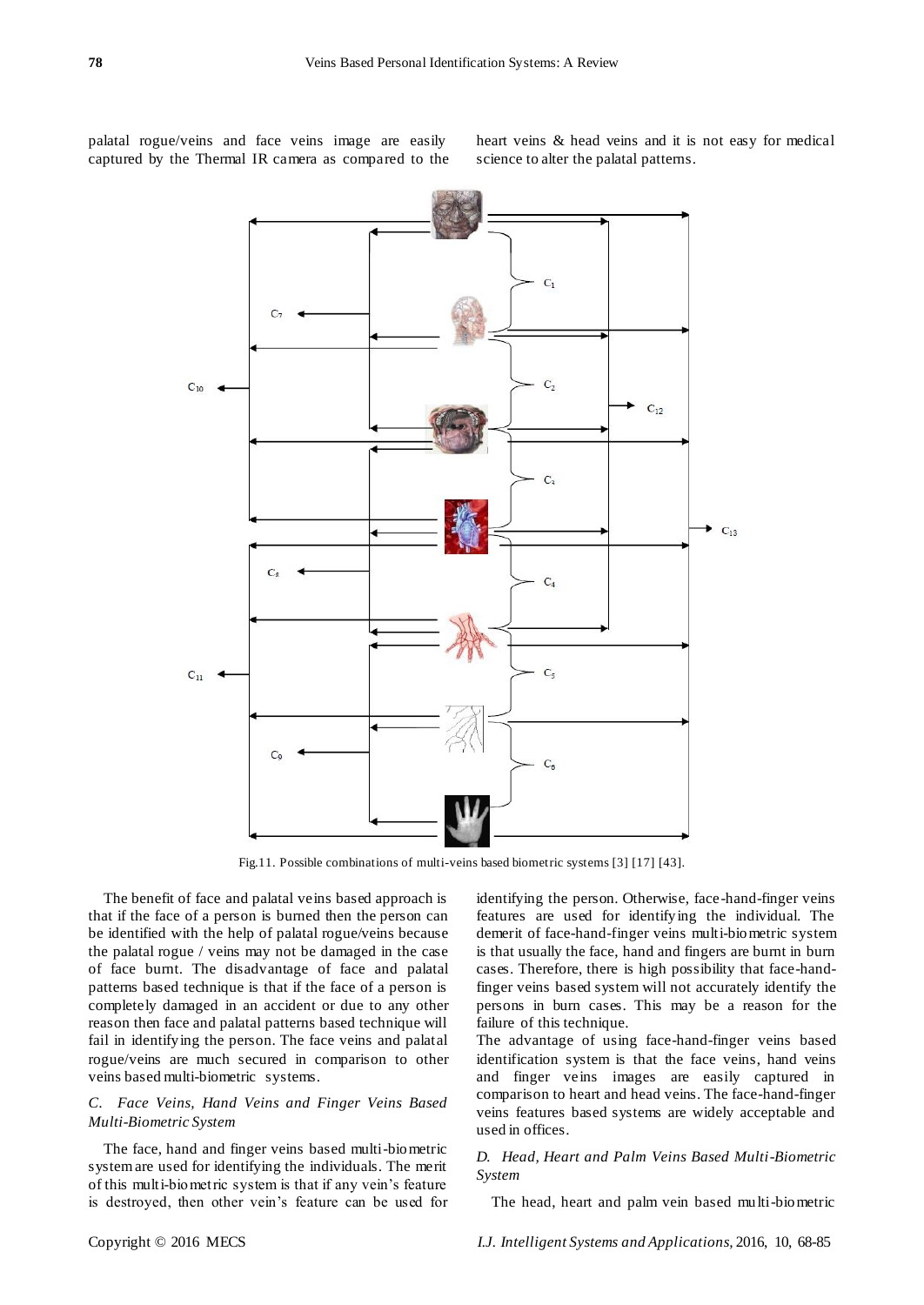system is used for identifying the persons on the basis of various veins features of head, heart and palm. If all three veins features are in good condition then the persons are identified on the basis of their head, heart and veins features [12]. The merit of this system is that if the person"s head is damaged then the person can be identified with the help of heart and palm veins feature. If

the heart of a person is damaged then palm and head veins features can be used for identifying the individual. If the palm of a person is destroyed in an accident then the person can be identified with the help of head and heart veins based features. Due to these reasons the headheart-palm veins based multi-biometric system plays very important role in the field of personal identification.

Table 4. The performance comparison of different multi-veins based systems [3] [17] [42] [43] [44] [47] [92] [96] [110].

| S.<br>No | Multi-veins based<br>identification systems                   | Technique /<br><b>Approach Used</b> | <b>Description</b>                                                                                                                                                                                 | <b>Advantages</b>                                                                                                                                                                                                                           | <b>Disadvantages</b>                                                                                                                                                                                                                                                                                                                                                                                        |
|----------|---------------------------------------------------------------|-------------------------------------|----------------------------------------------------------------------------------------------------------------------------------------------------------------------------------------------------|---------------------------------------------------------------------------------------------------------------------------------------------------------------------------------------------------------------------------------------------|-------------------------------------------------------------------------------------------------------------------------------------------------------------------------------------------------------------------------------------------------------------------------------------------------------------------------------------------------------------------------------------------------------------|
| 1.       | Fingers and iris veins<br>based multi-veins<br>system         | <b>FLIRT &amp; SVM</b>              | This system is used to<br>identify a person with<br>the help of fusion of<br>finger and iris veins<br>features.                                                                                    | (i) Finger and iris<br>veins features are<br>easily extractable.<br>(ii) Finger and iris<br>veins based fusion<br>system<br>produces<br>very accurate result<br>in comparison to<br>uni-modal<br>veins<br>based system.                     | The multi-veins based system takes<br>more time in processing the veins<br>images in comparison uni-veins<br>based system.                                                                                                                                                                                                                                                                                  |
| 2.       | Face and fingers veins<br>fusion based multi-<br>veins system | <b>FLIRT &amp; SVM</b>              | The face and finger<br>veins fusion<br>based<br>system is used as low<br>resolution<br>fusion<br>technique<br>for<br>identifying<br>the<br>uniqueness<br>of<br>persons.                            | The face and finger<br>veins based multi-<br>veins<br>system is<br>useful<br>very<br>for<br>analyzing<br>the<br>behavior of persons<br>and it has very low<br>false<br>acceptance<br>rate (FAR)<br>and<br>false rejection rate<br>$(FRR)$ . | The face and finger veins based<br>multi-veins system fails to identify a<br>person whose face and fingers are<br>burned. The probability of burning<br>fingers and face is very high in all<br>burn cases.                                                                                                                                                                                                 |
| 3.       | Face and palm veins<br>based multi-veins<br>systems           | FFT & NMRT                          | The palm and face<br>veins<br>based multi-<br>veins<br>system<br>uses<br>palm veins and face<br>features<br>veins<br>fоr<br>verifying the identity<br>uniqueness of a<br>person.                   | Palm and face veins<br>features<br>based<br>system can identify<br>person.<br>The<br>a<br>behavioral analysis<br>of a person can be<br>success fully<br>done<br>with the help of<br>palm and face veins<br>features.                        | (i) The palm and face veins features<br>based multi-veins system has high<br>FAR and FRR values. Therefore, the<br>accuracy of this system is low.<br>(ii) This system may not work<br>accurately for identifying identical<br>twins.                                                                                                                                                                       |
| 4.       | Hand and palm veins<br>based multi-veins<br>system            | SVD & RT, SVM<br>& LPP              | The hand and palm<br>multi-<br>vein<br>based<br>veins<br>system<br>uses<br>hand and palm veins<br>features<br>for<br>identification.                                                               | If a person's fingers<br>are damaged or<br>burned then also<br>palm<br>and<br>hand<br>veins based multi-<br>veins identification<br>system can be used<br>for identification.                                                               | (i) If the hand of a person is damaged<br>or separated because of an accident<br>then hand and palm based multi-<br>veins system will not be able to<br>identify the person.<br>(ii) The palm and hand veins based<br>multi-veins system has low accuracy<br>and high FAR & FRR values.                                                                                                                     |
| 5.       | Face and hand veins<br>based system                           | TFRS & $C^2$ Code                   | The face and hand<br>veins based system<br>plays an important<br>role in the field of<br>personal<br>identification.<br>Here,<br>face veins and hand<br>veins features used<br>for identification. | If a person's fingers<br>are damaged or<br>burned then also<br>face and hand veins<br>based multi-veins<br>system can be used<br>for identification.                                                                                        | (i) If the hand or face of a person is<br>severely damaged because of an<br>accident then hand and palm based<br>multi-veins system will not be able to<br>identify the person.<br>(ii) The face and hand veins based<br>multi-veins system has medium<br>accuracy and medium FAR & FRR<br>values because the physical growth<br>of a child / person may affect the<br>length of hand veins and face veins. |
| 6.       | Hand and finger veins<br>based system                         | $C^2$ Code & SVD &<br><b>RT</b>     | The hand and finger<br>veins based system is<br>used for identifying<br>the persons with the<br>help of hand and<br>finger vein features.                                                          | This<br>system<br>is<br>important when a<br>person's face is<br>vandalized<br>in<br>accident and<br>we<br>need to identify the<br>person.                                                                                                   | (i) If the hand or fingers of a person<br>are seriously damaged because of an<br>accident then hand and finger veins<br>based multi-veins system will not be<br>able to identify the person.<br>(ii) The physical growth of a child /<br>person may affect the identification<br>process.                                                                                                                   |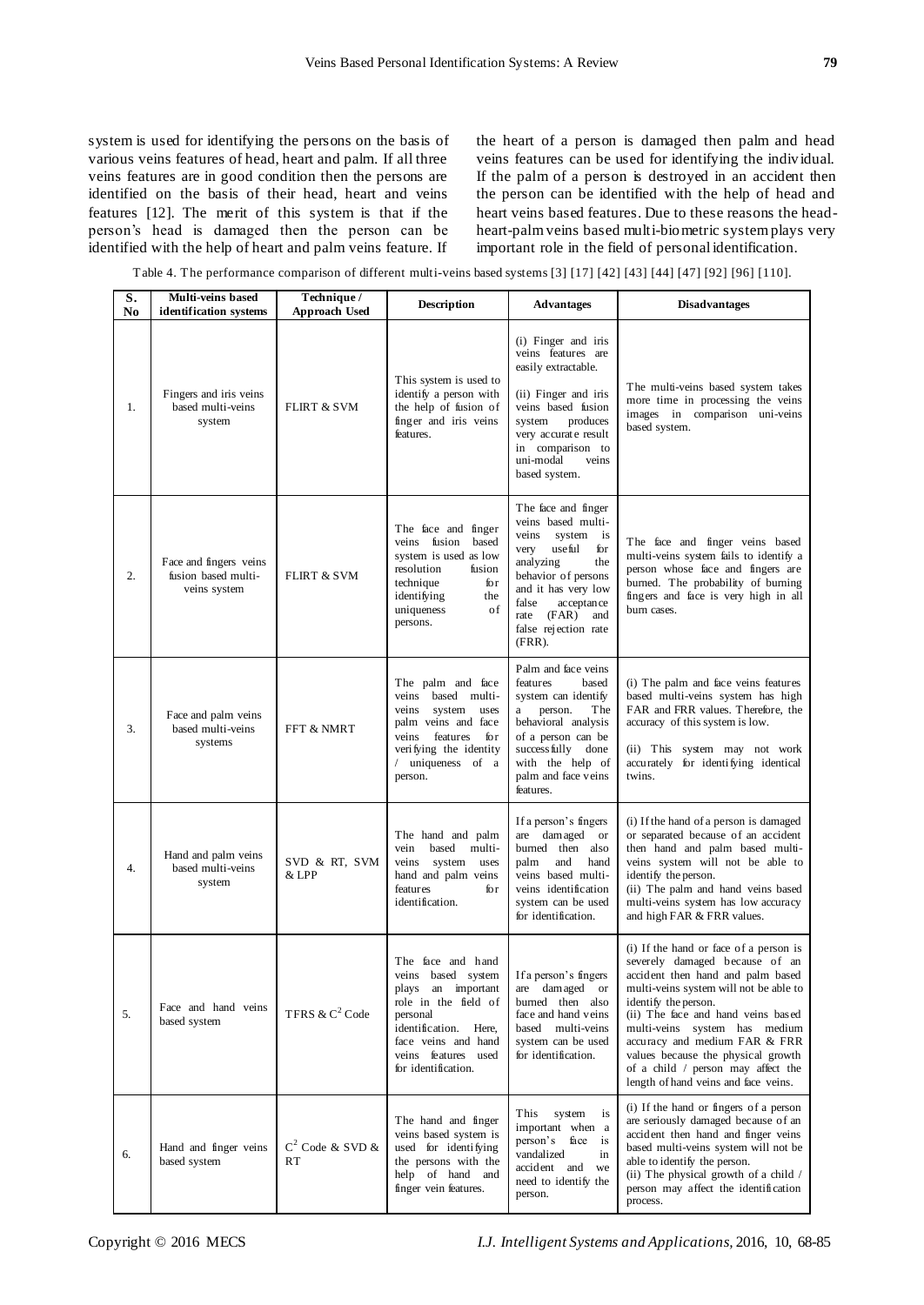| Table 5. Advantages and disadvantages of different multi-vein based identification system [3] [17] [42] [43] [44] [47] [92] [96] [110]. |  |
|-----------------------------------------------------------------------------------------------------------------------------------------|--|
|                                                                                                                                         |  |

| S.<br>No. | Multi-veins<br><b>Based System</b>                   | Technique<br><b>Used</b>                                                  | Description                                                                                                                                                                                                                                                                 | <b>Advantages</b>                                                                                                                                                                                                              | <b>Disadvantages</b>                                                                                                                                                                                                                                                                                                                                                 |
|-----------|------------------------------------------------------|---------------------------------------------------------------------------|-----------------------------------------------------------------------------------------------------------------------------------------------------------------------------------------------------------------------------------------------------------------------------|--------------------------------------------------------------------------------------------------------------------------------------------------------------------------------------------------------------------------------|----------------------------------------------------------------------------------------------------------------------------------------------------------------------------------------------------------------------------------------------------------------------------------------------------------------------------------------------------------------------|
| 1.        | Fingers and palm<br>veins<br>based<br>system         | <b>SVM</b><br>&<br><b>NMRT</b>                                            | The finger and palm<br>vein based identification<br>is used to identify the<br>uniqueness of the person<br>with the help of finger<br>and palm veins. This<br>system uses fingers and<br>palm veins based SVM<br>& NMRT<br>approaches<br>for<br>identifying<br>individuals. | The advantage of this system<br>is that if the person's face,<br>head and hand veins are<br>damaged then also we can<br>identify the persons with the<br>help of fingers and palm<br>veins.                                    | (i) The fingers and palm veins<br>based systems have medium<br>FAR & FRR values.<br>(ii) The physical growth of a<br>child / person may affect the<br>performance of fingers and<br>palm veins based systems.                                                                                                                                                        |
| 2.        | Hand, fingers and<br>palm veins based<br>system      | SVD & RT,<br><b>SVM</b><br>&<br>LPP.                                      | This system uses the<br>fusion of hand, fingers<br>and palm veins features<br>for identifying a person.                                                                                                                                                                     | If the face of a person is<br>severely damaged because of<br>an accident / burn then hand-<br>finger-palm<br>veins<br>based<br>multi-biometric system can<br>successfully<br>identify<br>the<br>person.                        | (i) The physical growth of a<br>child / person may affect the<br>performance of hand, fingers<br>and palm veins based systems<br>up to certain extent.<br>(ii) The hand, fingers and<br>veins<br>based<br>palm<br>identification systems have<br>medium FAR & FRR values.                                                                                            |
| 3.        | Fingers, face and<br>palm vein based<br>system       | $\mathrm{C}^2$<br>Code,<br><b>LWBP</b><br>&<br><b>HWT</b><br>and<br>NMRT. | The fingers, face and<br>palm<br>veins<br>based<br>multimodal system is<br>find<br>used<br>to<br>the<br>uniqueness of a person<br>with the help of fingers,<br>face and palm veins<br>features.                                                                             | The fingers, face and palm<br>veins feature multi-biometric<br>system has low FAR (false<br>acceptance rate) & FRR (false<br>rejection rate) values.                                                                           | If the fingers or face of a<br>person are seriously damaged<br>because of an accident or burn<br>then fingers-face-palm veins<br>based multi-biometric system<br>may not work appropriately.                                                                                                                                                                         |
| 4.        | Face, hand, palm<br>and finger veins<br>based system | TFRS.<br>SVD,<br><b>NMRT</b><br>&<br>$C^2$ Code.                          | In this technique, face-<br>fingers-palm-hand veins<br>features are combined<br>for identifying a person.                                                                                                                                                                   | The<br>face-fingers-hand-palm<br>based<br>multi-veins<br>veins<br>system has low FAR and FRR<br>ratios.                                                                                                                        | If the face or fingers of a<br>person are damaged due to an<br>accident or burn then this<br>multi-veins based approach<br>may not be able to identify a<br>person correctly.                                                                                                                                                                                        |
| 5.        | Iris, fingers, and<br>face veins based<br>system     | SVM and<br>LWBP                                                           | This<br>technique<br>uses<br>fingers veins, iris veins<br>and face veins features<br>for<br>personal<br>identification.                                                                                                                                                     | The iris-fingers-face veins<br>based multi-veins system has<br>low FAR and FRR values.<br>This multi-veins system will<br>have high GAR (genuine<br>acceptance rate) and low GRR<br>(genuine)<br>rejection<br>rate)<br>values. | (i) If the face or fingers of a<br>person are damaged due to an<br>accident or burn then this<br>multi-veins based approach<br>may not be able to identify a<br>person correctly if iris-face-<br>fingers veins features are<br>fused together before applying<br>them for identification.<br>(ii) This approach cannot be<br>used for identifying blind<br>persons. |
| 6.        | Fingers-face-<br>palatal<br>veins<br>based system    | FLIRT<br>&<br><b>SVM</b>                                                  | This technique<br>uses<br>fingers veins, face veins<br>palatal<br>and<br>veins<br>features of a person for<br>identification.                                                                                                                                               | The fingers-face-palatal veins<br>based multi-veins system has<br>low FAR and FRR values.<br>This multi-veins system will<br>have high GAR and low GRR<br>values.                                                              | If the face or fingers of a<br>person are damaged due to an<br>accident or burn then this<br>multi-veins based approach<br>may not be able to identify a<br>person correctly if fingers-<br>face-palatal veins features are<br>fused together while applying<br>them for identification.                                                                             |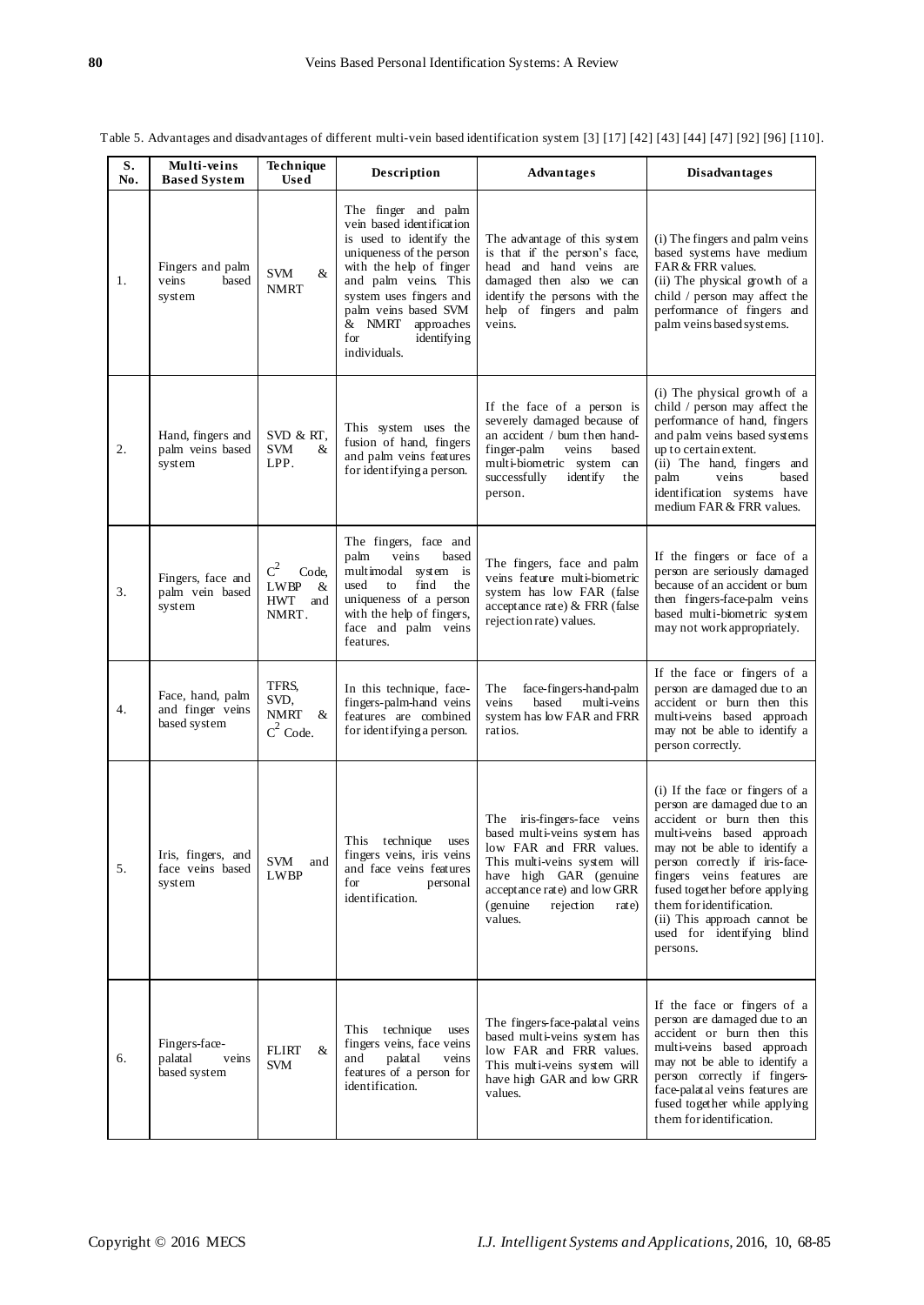## *E. Comparing the Performance of Multi-Veins Based Systems*

In this section, we have compared the performance of different multi-veins based systems with the help of tables 4, 5 and fig. 11. The advantages and disadvantages of these multi-veins based identification systems are described in tables 4 and 5.

The results of tables 4 and 5 prove that face-fingersiris and face-fingers-palm veins based systems have low FAR, FRR, GRR values and high GAR values & these features based multi-veins systems will give better performance than other multi-veins systems.

#### V. CONCLUSIONS & FUTURE WORK

In this paper we have analyzed the performances of fingers, palm, face, iris, palates, hand and heart veins based multi-veins systems. The merits and shortcomings of these multi-veins features based systems are described.

The multi-veins based systems give better performance in terms of FAR and FRR ratios in comparison to univeins based systems. Specially, fingers-face-iris-palatal veins based multi-biometric systems always give low FAR and FRR values which can be considered as the better performance in comparison to other multi-veins based identification systems. The heart veins, hand veins, and palm veins based systems have high FAR and FRR values.

The researchers can implement fuzzy logic, soft computing, rough set and neural networks on face veins, hand veins, fingers veins, palm veins, iris veins and palatal veins based multi-biometric systems to further improve the performances of multi-veins based identification systems.

#### **REFERENCES**

- [1] Amirthavalli Kannika, and Kirubha D., "Thermal Imaging as a Biometrics Move Towards Facial Signature Substantiation*", International Journals of Advanced Computational Engineering & Networking*, Vol. 2, No. 1, pp.54-58, 2014.
- [2] Anand Jose, Flora T. G. Arul and Philip Anu Susan, "Finger Vein Based Biometric Security System", *International Journal of Research in Engineering and Technology,* Vol. 2, pp. 197-200, 2013.
- [3] Arandjelovic Ognjen, Hammoud B. Riad and Cipolla Robberto, "Thermal and Reflectance Based Personal Identification Methodology under Variable Illumination", Pattern Recognition, Vol. 43, No. 5, pp. 1801-1813, 2010.
- [4] Badawi Ahmed M., "Hand Vein Biometric Verification Prototype: A Testing Performance and Patterns Similarity", *IPCV,* pp. 3-9, 2006.
- [5] Benziane Sarah and Benyettou Abdelkader, "Biometric Technology Based on Hand Vein", *Oriental Journal of Computer Science & Technology,* Vol. 6. pp. 401-412, 2013.
- [6] Buddharaju Pradeep, Pavlidis Loannis and ManoharChinmay, "Face Recognition Beyond The Visible Spectrum", Advances in Biometrics, Springer London, pp. 157-180, 2008.
- [7] Chekmenev Sergey Y., Farag Aly A. and Essock Adward

A., "Thermal Imaging of the Superficial Temporal Artery: An Arterial Plus Recovery Model" *IEEE Conference on Computer Vision and Pattern Recognition, pp. 1-7, 2007.*

- [8] Chen Cunjian, and Ross Arun, "Evaluation of Gender Classification Methods on Thermal and Near Infrared Face Image", IEEE *Biometric International Conference,*  pp. 1-8, 2011.
- [9] Chengbo Yu, Huafeng Qing, and Lian Zhang, "A Research on Extracting Low Quality Human Finger Vein Pattern Characteristics", *The Second International Conference on Bioinformatics and Biomedical Engineering,* pp.1876-1879, 2008.
- [10] Chennamma H. R., Rangarajan Lalitha, and Veerabhadrappa, "Face Identification From Manipulated Facial Images Using SIFT", IEEE *International Conference on Emerging Trends in Engineering and Technology*, pp. 192-195, 2010.
- [11] Cho Siu Yeung, Ting Chan Wai, and Quek Chai, "Thermal Facial Pattern Recognition for Personal Verification Using Fuzzy CMAC Model", *International journal of innovative, Information and Contro*l, Vol. 7, pp. 203 – 222, 2011.
- [12] Chu Rufeng, Liao Shengcai, Han Yufei, Sun Zhenan, Li Stan Z. and Tan Tieniu, "Fusion of Face and Plamprint for Personal Identification Based on Ordinal Features", *IEEE Conference on Computer Vision and Pattern Recognition*, pp. 1-2, 2007.
- [13] Covavisaruch N. and Prateepamornkul P., "Personal Identification System Using Hand Geometry and Iris Pattern Fusion", *IEEE International Conference on Electro/ Information Technology,* pp. 597-602, 2006.
- [14] Deepamalar M. and Madheswaram M., "An Improved Multimodal Palm Vein Recognition System Using Shape and Texture Features". *International Journal of Computer Theory and Engineering*, Vol. 2, pp. 95-101, 2010.
- [15] Ding Y., Zhuang D. and Wang K., "A Study of Hand Vein Recognition Method", *Proceedings of the IEEE International Conference on Mechatronics & Automation,* pp. 2106-2110, 2005.
- [16] E. Manjunathswamy B, J Thriveni, R Venugopal K and Patnaik L M, "Multi Model Personal Authentication Using Finger Vein and Face Images", *IEEE International Conference on Parallel, Distribution and Grid Computing,* pp. 341-344, 2014.
- [17] Ferrer Miguel A., Morales Aythami, Travieso Carlos M. and Alonso Jesus B., " Low Cost Multimodal Biometric Identification System based on Hand Geometry, Palm and Finger Textures", *in 41st Annual IEEE International Carnahan Conference on Security Technology*, pp. 52-58, 2007.
- [18] Fuksis R.,KadikisA.andGreitans M., "Biohashing and Fusion of Palmprint and palm vein Biometric Data", *In Hand Based Biometric*, pp. 98-110, 2011.
- [19] Garbey Marc, Sun Nanfei, Merla Arcangelo, and PavlidisLoannis, "Contact-Free Measurement of Cardiac Plus Based on The Analysis of Thermal Imagery", *Biomedical Engineering, IEEE,* Vol. 54, pp. 1418-1426, 2007.
- [20] Gault Travis R., Blumenthal Nicholas, Farag Aly A., Starr Tom, "Extraction of the Superficial Vasculature, Vital Sign Waveform & Rates Using Thermal Imaging", IEEE *Computer Vision and Pattern Recognition Workshops*, pp. 1-8, 2010.
- [21] Ghiassa Reza Shoja, Arandjelovi Ognijen, Bendadaa Abdelhakim, and Maldague Xavier, "Infrared Face Recognition", *Audio – Video Based Biometrics Person Authentication, Springer Berlin Heidelberg*, Vol. 47, pp.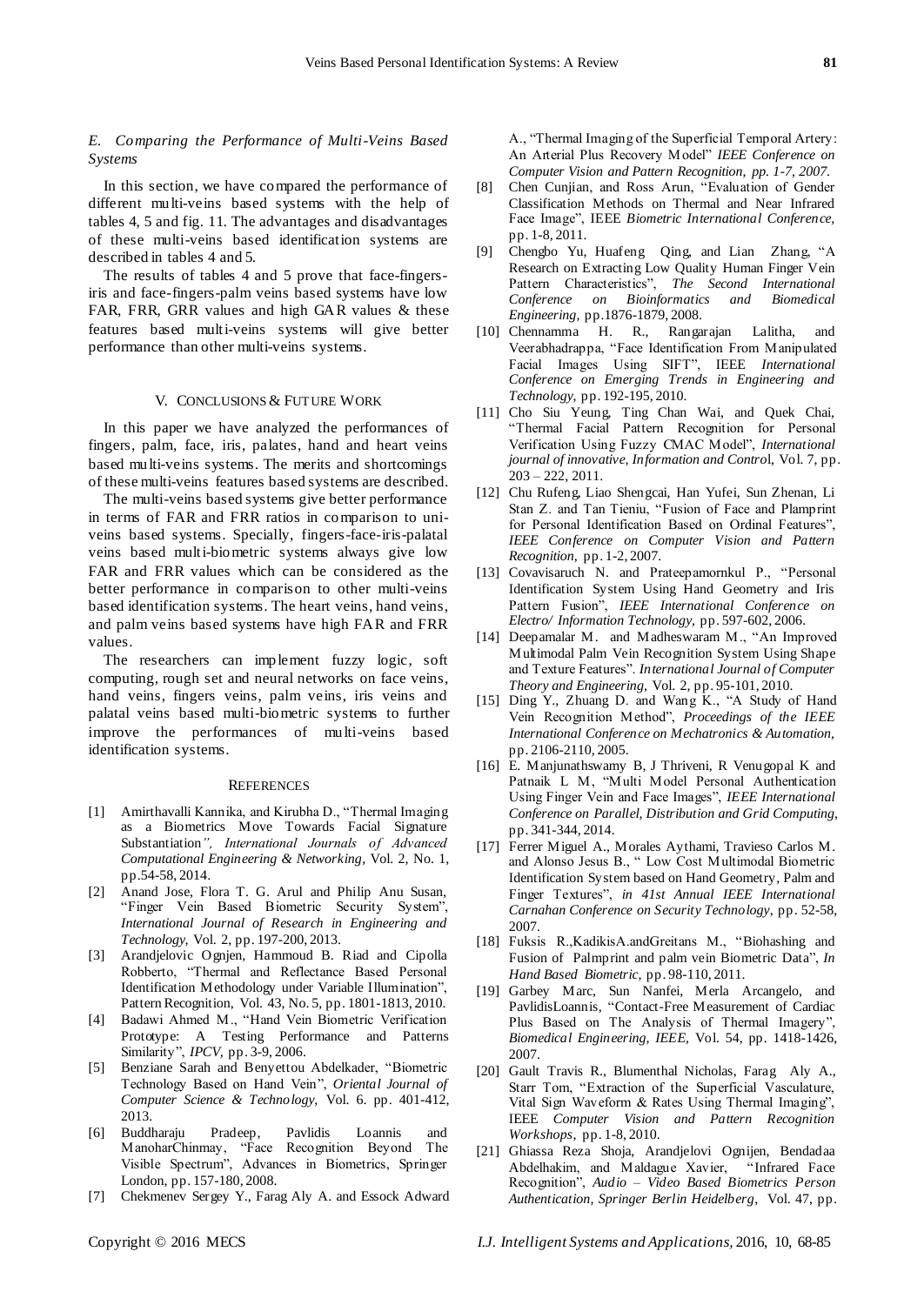2807-2824, 2014.

- [22] Gopinath P., "Human Identification Based on Finger Veins- A Review", *International Journal of Humanities, Arts, Medicine and Sciences,* Vol. 2, pp. 29-34, 2014.
- [23] Guzman Ana M., Goryawala Adjouadi Malek, "Generating Thermal Signatures Using Thermal Infrared Images"*, IEEE International Conference on Emerging Signal Processing Application*, pp. 21-24, 2012.
- [24] Guzman Ana M. , Goryawala Mohammed, Wang Jin, Barreto Armando, Andrian Jean, Rishe Naphtali, and Adjoua di Malek, "Thermal Imaging as a Biometrics Approach to Facial Signature Authentication", *Biomedical and Health Informatics, IEEE Journal,* Vol. 17, pp.214-222, 2013.
- [25] Hani M. Khalil and Eng P. C., "FPGA Based Embedded System Implementation of Finger Vein Biometrics", IEEE Symposium on *Industrial Electronic Applications,*  pp. 700-705, 2010.
- [26] Hani M. Khalil, Nambiar V.P. and Marsono M. N., "GA-Based Parameter Tuning in Finger Vein Biometric Embedded System for Information Security", *IEEE International Conference on Communications Theory and Security.* pp. 236-241, 2012.
- [27] Hartung Daniel, Olsen Martin Aastrup, XuHaiyun, and Busch Christoph, "Spectral Minutiae for Vein Pattern Recognition", *Biometrics International Joint Conference, IEEE,* pp. 1-7, 2011.
- [28] Hartung Daniel, "Vascular Pattern Recognition and its Application in Privacy – Preserving Biometric Online – Banking System", Ph. D. dissertation, Gjovik University College, 2012.
- [29] Hashimoto J., "Finger Vein Authentication Technology and Its Future", *Symposium on VLSI Circuit,* pp. 5-8, 2006.
- [30] Honarpisheh Zahra and Faez Karim, "An Efficient Dorsal Hand Vein Recognition Based on Firefly Algorithm", *International Journal of Electrical and Computer Engineering,* Vol. 3, pp. 30-41, 2013.
- [31] Ibrahim M. Mohamed Syed, Naimy Faris Salman Majeed Al, Rajaji L. and Amma S. Syed, "Biometric Recognition for Safe Transaction Using Vein Authentication System", *International Conference on Sustainable Energy and Intelligent System,* pp. 77-82, 2012.
- [32] Jain A. K., Hong L., Pankanti s. and Boole R., "An Identity Authentication System Using Fingerprints" *Proc. IEEE,* Vol. 85, pp. 1365-1388, 1997.
- [33] Jain A., Chen Y. and Demirkus M., "Pores and Ridges: High Resolution Fingerprint Matching Using Level 3 Features", *IEEE Transaction on Pattern Analysis and Machine Intelligence,* Vol. 29, pp. 15-27, 2007.
- [34] K Parthiban, Whai Amitabh, S Sundaramurthy and C Palanisamy, "Finger Vein Extraction and Authentication Based on Gradient Feature Selection Algorithm" pp. 143- 147, 2014.
- [35] KabacinksiR., and Kowalskii M., "Vein Pattern Database and Benchmark Result", *Electronics Letters*, Vol. 47, No. 20, pp.1127-1128, 2011.
- [36] Kathuria Madhumita, "Design of a Vein Based Personal Identification System", *International Conference on Advances in Recent Technologies in Communication and Computing,* pp. 284-286, 2010.
- [37] Kaur Rajwinder and Rani Rekha , "An Identity Authentication Using Finger Vein and Texture Images Using NN", *International Journal of Advanced Research in Computer in Computer Science and Software Engineering,* Vol. 4, pp. 983-988, 2014.
- [38] Khan Maleika Heenaye-Mamode, Khan Naushad Mamode and Subramanian, "Feature extraction of Dorsal Hand Vein Pattern using a Fast Modified PCA Algorithm Based on Cholesky Decomposition and Lanczos Technique", *World Academy of Science, Engineering and Technology,* Vol. 61, pp. 279-282, 2010.
- [39] Khan M. Heenaye-Mamode, R. K. Subramanian R. K. and Khan N. Mamode, "Representation of Hand Dorsal Vein Features Using a Low Dimensional Representation Integrating Cholesky Decoomposition", *IEEE 2 nd International Congress on Image and Signal Processing,*  Vol. 3, pp. 17-19, 2009.
- [40] Kommini Chaitanya, Ellanti Kamlesh and Ellanti Harsha, "Hand Dorsal Veins and Kunckle Shape Based Authentication System", *International Journal of Computer Science and Information Technologies,* Vol. 2, pp. 1633-1638, 2011.
- [41] Kong Adams, Zhang David and Kamel Mohamed, "A Survey of Palm Print Recognition", *Pattern Recognition, Elsevier Journal,* pp. 1408-1418.
- [42] Kumar MG Sanjith, and Saravanan D, "A Novel Approach To Face Recognition Based On Thermal Imaging", International Journal of Engineering Research and Technology, Vol.3, pp. 5-9, 2014.
- [43] Kumar Ajay and Prathyusha K. Venkata, "Personal Authentication using Hand Vein Triangulation and Knuckle Shape", *IEEE Transactions on Image Processing,* Vol. 38, pp. 2127-2136, 2009.
- [44] Kumar A. and Zhou Y., "Human Identification Using Finger Images", *IEEE Transactions on Image Processing,* pp. 2228-2244, 2011.
- [45] Kuratate Takaaki, Riley, Marcia, Pierce Brennand, Cheng Gordon, "Gender Identification Bias Induced with Texture Image on a Life Size Retro-Projected Face Screen", *RO-MAN, IEEE International Symposium on Robot and Human Interactive Communication,* pp. 43-48, 2012.
- [46] Lavanya A, Monika S, Sowmiya M., "Thermal Imaging and Facial Recognition Using Biometric Approach", *IJESC Journal,* Vol. 16, pp. 62-69, 2014.
- [47] Lee Hyeon Chang, Park Kang Ryoung, Kang Byung Jun and Park Sung Joo, "A New Mobile Multimodal Biometric Device Integrating Finger Vein and Finger Print Recognition", *IEEE International Conference,* pp. 1-4, 2009.
- [48] Lian Z., Rui Z. and Yu C. B., "Study on the Identity Authentication System on Finger Vein", *International Conference on Bioinformatics and Biomedical Engineering IEEE,* pp. 1905-1907, 2008.
- [49] Lin C. and Fan K., "Biometric Verification Using Thermal Images of Palm-Dorsa Vein Patterns", *IEEE Transaction on Circuit and Systems for Video Technology,*  Vol. 14, No. 2, pp. 199-213, 2004.
- [50] Lu Yu, Yoon Sook, Xie Shan Juan, Yang Jucheng, Wang Zhihui and Park Dong Sun, "Finger Vein Recognition Using Histogram of Competitive Gabor Responses", *IEEE International Conference on Pattern Recognition,* pp. 1758-1763, 2014.
- [51] Lu Y., Yoon S., Xie S. J. and Park D. S., "Finger Vein Identification Using Polydirectional Local Line Binary Pattern", *In Proceedings of International Conference on ICT Convergence,* pp. 61-65, 2013.
- [52] Martinez Brais, Binefa Xavier, and PanticMaja, "Facial Component Detection in Thermal Imagery ", *IEEE Computer and Pattern Recognition Workshops,* pp. 48-54, 2010.
- [53] Ma H. and Wang K.J., "A Finger Vein Image Quality

Copyright © 2016 MECS *I.J. Intelligent Systems and Applications,* 2016, 10, 68-85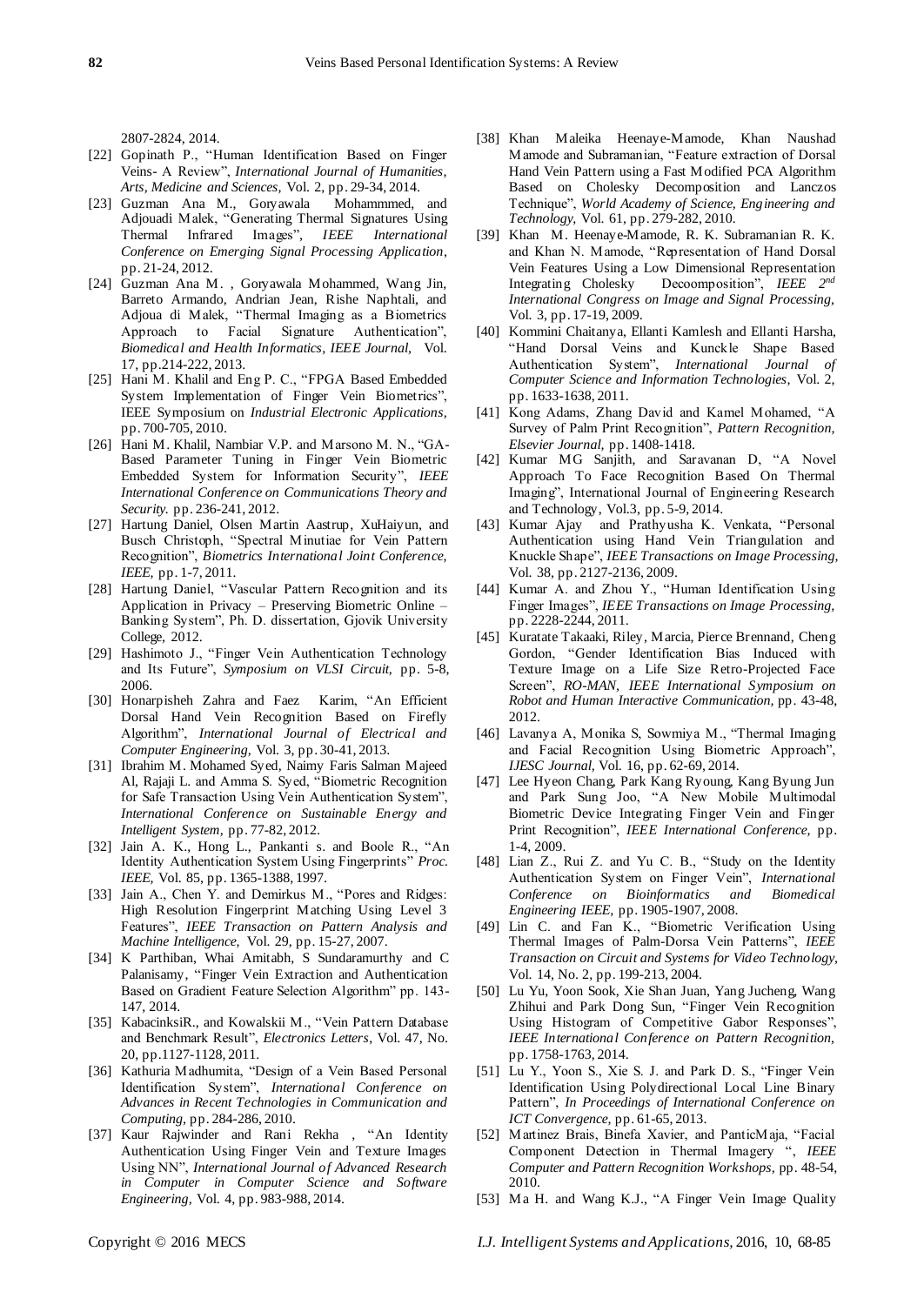Assessment Using Object and Human visual system Index", *Intelligence Science and Intelligence Data Engineering*, pp. 498-506, 2013.

- [54] Mekyska Jiri, Duro Virginia Espinosa, and Zanuy Marcos Faundez, "Face Segmentation: A comparison Between Visible and Thermal Image", *IEEE International Carnahan Conference on Security Technology,* pp.185- 189, 2010.
- [55] Mulyono D.and Hrong S.J., "A Study of Finger Vein Biometric for Personal Identification", *International Symposium on Biometrics and Security Technologies*, pp. 1-8, 2008.
- [56] Miura Naoto, Nagasaka Akio and Miyatake, "Feature Extraction of Finger-Vein Patterns Based on Repeated Line Tracking and Its Application to Personal Identification", *Machine Vision and Applications,* pp. 194-103, 2004.
- [57] Miura N., Nagasaka A., Miyatake T., "Extraction of Finger Vein Patterns Using Maximum Curvature Points in The Image Profiles", *IEICE- Transitions on Information and Systems,* pp. 1185-1194, 2007.
- [58] Mottl Vadim, Kopylov Andrey, Kostin Alexey, and Yermakov Alexey, "Elastic Transformation of the Image Pixel Grid for Similarity Based Face Identification", *Pattern recognition, Proceedings, of IEEE International Conference,* Vol. 3, pp. 549-552, 2002.
- [59] Nandini C., C. Ashwini, Aparna Medha, Ramani Nivedita, Kini Pragnya and K. Sheeba, "Biometric Authentication By Dorsal Hand Vein Pattern", *International Journal of Engineering and Technology,* Vol. 2, pp. 837-840, 2012.
- [60] Negied Nermin K., "Moving Toward Thermal Imaging", *International of Recent technology and Engineering*, Vol. 2, pp. 73-77, 2014.
- [61] Nithyakalyani K., and Jayanthi T. "Face Recognition As A Biometrics Approach Using Thermal Images", *International Journal of Advances in Science Engineering and Technology,* Vol.2, pp. 93-98, 2014.
- [62] Osia Nnamdi, and Bourlai Thirimachos, "Holistic and Partial Face Recognition in the MWIR Band Using Manual and Automatic Detection of Face Based Features", *Homeland Security, IEEE Conference on Technology*, pp. 273-279, 2012.
- [63] Ravikant C. and Kumar A., "Personal authentication using finger knuckle surface", *Information Forensics and Security,* Vol. 4, pp. 98-110, 2009.
- [64] Reillo R. Sanchez, Saavedra, Jimenez and Kwon Y.B., "Changes to Vascular Biometric System Security & Performance", IEEE *Aerospace and Electronic Systems Magazine,* pp. 4-14, 2009.
- [65] Rosdi B. A., Shing C. W. and Saundi S. A., "Finger Vein Recognition Using Local Binary Pattern", *Sensor,* Vol. 11, pp. 11357-11371, 2011.
- [66] Seal Ayan, Ganguly Suranjan, Bhattacharjee Debotosh, Nasipuri Mita, Basu, and Dipak Kumar, "Minutiae Based Thermal Human Face Recognition Using Label Connected Component Algorithm", *International Conference on Computer Communication, Control and Information Technology*, Vol. 4, pp. 604-611, 2012.
- [67] Seal Ayan, Ganguly Suranjan, Bhattacharjee Debotosh, Nasipuri Mita, Basu, and Dipak Kumar, "Comprative Study of Human Thermal Face Recognition Based on Haar wavelet Transformation (HWT) and Local Binary Pattern (LBP)", *Computational Intelligence and Neuroscience ,* Vol. 17, pp.1-12, 2012.
- [68] Seal Ayan, Bhattacharjee Debotosh, Nasipuri Mita, Basu, and Dipak Kumar, "Minutiae Based Thermal Face Recognition using Blood Perfusion Data", *Procedia*

*Technology,* Vol. 3, pp. 604-611, 2013.

- [69] Seal Ayan, Ganguly Suranjan, Bhattacharjee Debotosh, Nasipuri Mita, Basu, and Dipak Kumar," Automated Thermal Face Recognition Based on Minutiae Extraction" *ACM International Journal of Computational Intelligence Studies,* Vol. 2, pp. 133-156, 2013.
- [70] Shan Shiguang, Gao Wen, and Zhao Debin, "Face Identification From A Single Example Image Based on Face Specific Sub Space", *IEEE International Conference on Acoustics, Speech and Signal Processing,* Vol. 2, pp. II(21-25), 2002.
- [71] Song W., Kim T., Kim H. C., Choi J. H. Kong H. and Lee S., "A Finger Vein Verification System Using Mean Curvature", *Pattern Recognition Letters,* Vol. 32, pp. 1541-1547, 2011.
- [72] Soni Mohit, Gupta Sandesh, Rao M. S. and Gupta Phalguni, "A New Vein Pattern-Based Verification System", *International Journal of Computer Science and Information Security,* Vol. 8, pp. 58-63, 2010.
- [73] Sree V, Krishna and Rao P. Sudhakar, "Dorsal Hand Vein Pattern Authentication By Hough Peaks", *International Journal of Research in Engineering and Technology,* Vol. 3, pp. 16-22, 2014.
- [74] Srivastava Prakash Chandra, Agrawal Anupam, Mishra Kamta Nath, Ojha P. K. and Garg R., "Fingerprints, Iris and Feature Based Multimodal Systems: A Review" *International Journal Information Technology and Computer Science,Vol. 5, No. 2,* pp. 88-111, 2013.
- [75] Sun D. M., Liu D. and Liu H., " Two Modality Based Bi-Finger Vein Verification System", *Proc. of International Conference on signal Processing*, pp. 1690- 1693, 2010.
- [76] Trujillo Leonardo, and Olague Gustavo, Hammoud Riad, Hernandez Benjamin, "Automatic Feature Localization in Thermal Images for Facial Expression Recognition", *Computer Vision and Pattern Recognition Workshops, IEEE Computer Society Conference*, Vol. 3, pp. 14-14, 2005.
- [77] Tan Dun, Yang Jinfeng and Shi Yihua, "A Hierarchal Framework for Finger vein Image Classification", *IEEE, Asian Conference on Pattern Recognition,* pp. 833-837, 2013.
- [78] Tanaka T. and Kubo N., "Biometric Authentication by Hand Vein Patterns", *SICE Annual Conference,* Vol.1 pp. 249-253, 2004.
- [79] Tang Chaoying, Zhang Hengye, Kin Kong Adms Wai and Craft Noach, "Visualizing Vein Patterns from Color Skin Images Based on Image Mapping for Forensics Analysis", 21st *IEEE International Conference on Pattern Recognition,* pp. 2387-2390, 2012.
- [80] Tang C., Kong A.W.K. and Craft N., "Uncovering Vein Pattern From Color Skin Images for Forensics Analysis*", CPVR,* pp. 665-672.
- [81] Tang Darun, Huang Beining, Li Rongfeng and Li Wenxin, "A Person Retrieval Solution Using Finger Vein Patterns", *IEEE International Conference on Pattern Recognition,* pp. 1306-1309, 2010.
- [82] T. R. Dary Ram., "An Embedded Finger Vein Recognition System", *International Journal of Research in Engineering and Technology,* Vol. 3, pp. 70-74, 2014.
- [83] Uesugi Shiro, Okada Histoshi and Sasaki Toko, "The Impact of Personality on Acceptance of Privacy-Sensitive Technologies: A Comparative Study of RIFD and Finger vein Authentication System", *Technology and Society IEEE International Symposium,* pp. 111-122, 2010.
- [84] Wang L., Leedham G. K. and Cho D., "Minutiae Feature Analysis for Infrared Hand Vein Pattern Biometrics", *The*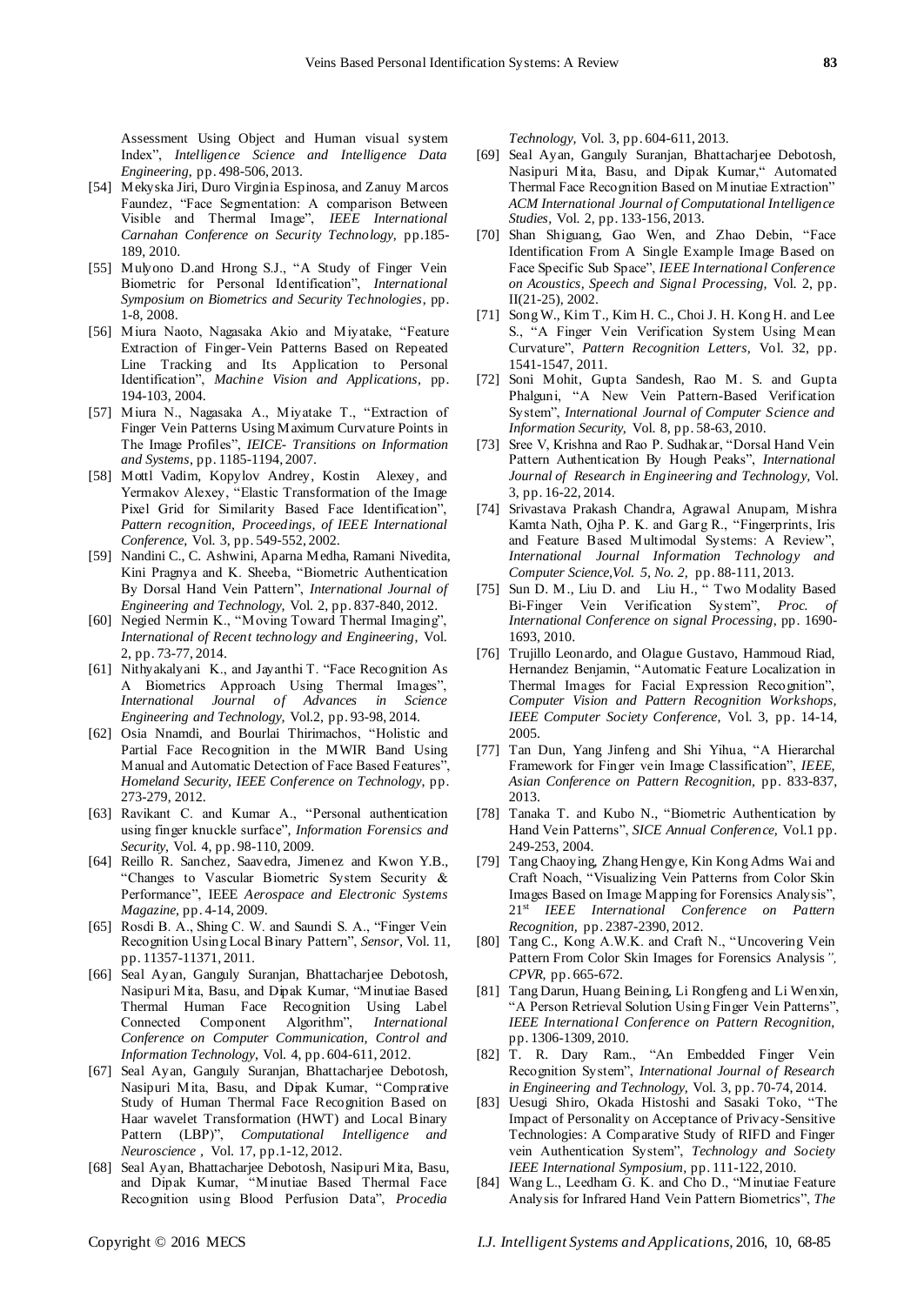*Journal of Pattern Recognition Society,* Vol. 41, pp. 920- 929, 2008.

- [85] Wang L. and Leedham G., "A Thermal Hand Vein Pattern Verification System", *ICAPR, LNCS*, pp. 58-65, 2005.
- [86] Wang Lingyu and Leedham G., "Gray-Scale Skeletonization of Thermal Vein Patterns Using the Watershed Algorithm in Vein Pattern Biometrics", *The International Conference on Computational Intelligence and Security,* Vol. 2, pp. 1597-1602, 2006.
- [87] Wang Ning, Li Qiong, A. Ahmed, Abd E1-Latif, Peng Jialing, NiuXiamu, "Multibiometric Complex Fusion for Visible and Thermal Face Images", *International Journal of Signal Processing, Image Processing and Pattern Recognition,* Vol.6, pp. 1-16, 2013.
- [88] Wang Jian Gang, Yau Wei –Yun, Suwandy Andy and Sung Eric, "Fusion of Palm Print and Palm Vein Images for Person Recognition Based on " Laplacian palm" Feature", *Computer Vision and Pattern Recognition, IEEE International Conference,* pp. 1-8, 2007.
- [89] Wang Jian Gang, Sung Eric, "Facial Feature Extraction in an Infrared Image by Proxy with a Visible Face Image", *Instrumentation and Measurement IEEE Transaction*, Vol. 56, pp. 2057-2066, 2007.
- [90] Wang K., Yuan Z., "Finger Vein Recognition Based on Wavelet Moment Fused with PCA Transform", *Pattern Recognition and Artificial Intelligence,* Vol. 20, pp. 692- 697, 2007.
- [91] Wong Wai Kit, Hui Joe How, "Face Detection in Thermal Imaging Using Head Curve Geometry", *Image and Signal Processing IEEE International Congress,* pp. 881-884, 2012.
- [92] Wang Desong, Li Jianping, and Memik Gokhan, "User Identification Based on Finger – vein Patterns for Consumer Electronic Devices", IEEE Transactions on *Consumer Electronic,* pp.799-804, 2010.
- [93] Wei Shangging and GuXiaodong, "A Method for Hand Vein Recognition Based on Curve let Transform Phase Feature", *International Conference on Transportation, Mechanical and Electrical Engineering,* pp. 1693-1698, 2011.
- [94] Wu J. D. and Ye S. H., "Driver Identification Using Finger Vein Patterns with Radon Transform and Neural Network", *Expert System Application,* Vol. 36, pp. 5793- 5799, 2009.
- [95] Xi Xiaoming, Yang Gongping, Yin Yilong and Meng Xianjing, "Finger Vein Recognition with Personalized Feature Selection", pp. 11243-11259, 2013.
- [96] Xiuyan Li, Changyun Miao, Tiegen Liu and Chenhu Yuan, "Research on Personal Identity Verification Based on Hand vein, Iris and Fingerprint", IEEE *International Symposium on Computer Science and Society*, pp. 16-19, 2011.
- [97] Xueyan Li and Shuxu Guo, "The Fourth Biometric-Vein Recognition", *Pattern Recognition and Techniques, Technology and Application,* pp. 537-546, 2008.
- [98] Yu Yibin, Tang Yaofang, Cao Jinguo and Gan Jun Ying, "Multispectral Palm Print Recognition Using Score - Level Fusion", *IEEE International Conference on Green Computing and Communications and IEEE Internet of Things and IEEE Cyber, Physical and Social Computing,*  pp. 1450-1453, 2013.
- [99] Yuksel A, Akarun L and Sankur B, "Hand vein biometry based on geometry and appearance methods", *The Institute of Engineering and Technology,* Vol. 5, pp. 398- 406, 2011.
- [100] Yuan Wei-Qi and Li Wei, "A Palm Vein Feature Extraction Method based on Affine Invariant", *Robotics*

*and Biometrics, IEEE International Conference,* pp. 2323-2326, 2012.

- [101] Yang Jinfeng, Shi Yihua, Yang Jinli and Jiang Lihui, "A Novel Finger-Vein Recognition Method With Feature Combination", *Image Processing, IEEE International Conference,* pp. 2709-2712, 2009.
- [102] Yang Jinfeng and yang Jinli, "Multi-channel Gabor Filter Design For Finger- Vein Image Enhancement", *IEEE International Conference on Image and Graphics,* pp. 87- 91, 2009.
- [103] Yang Jinfeng and Wang Junjie, "Finger-Vein Image Restoration Considering Skin Layer Structure", *IEEE International Conference on Hand Based Biometrics,*  pp.1-5, 2011.
- [104] Yang Wenming, Rao Qing, Liao Qingmin, "Personal Identification for Single Sample Using Finger Vein Location and Direction Coding", *IEEE International conference on Hand Biometrics,* pp. 1-6, 2011.
- [105] Yang Wenming, Huang Xiaola, and Liao Qingmin, "Fusin of Finger Vein and Finger Dorsal Texture for Personal Identification Based on Comparative Competitive Coding", *Image Processing,19th IEEE International Conference on Image Processing,* pp. 1141-1144, 2012.
- [106] Yang Yongming, Lin Kunming, Han Fengling and Zhang Zulong, "Dynamic Weighting for Effective Fusion of Fingerprint and Finger Vein", *Progress in Intelligent Computing and Applications,* Vol. 1, pp. 50-61, 2012.
- [107] Yang J. F., Shi Y. H. and Yang J. L., "Personal Identification Based on Finger Vein Feature", *Computers in Human Behavior,* pp. 1565-1570, 2011.
- [108] Zhang Zhong Bo, Wu Dan Yang, Ma Si Liang and Ma Jie, "Multi Scale Feature Extraction of Finger Vein Patterns Based on Wavelet and Local Interconnection Structure Neural Network", *IEEE International Conference* , pp. 1081-1084, 2005.
- [109] Zhang Jing and Yang Jinfeng, "Finger Vein Image Enhancement Based on Combination of Gray Level Grouping and Circular Gabor Filter", *IEEE International Conference, 1-4, 2009.*
- [110] Zhang L., Zhang L., Zhang D. Zhu H., "Ensemble of Local and global Information for Finger – Knuckle- print Recognition", *Pattern Recognition,* Vol. 44, pp. 1990- 1998, 2011.
- [111] Zhang H., Tang C., Kong A.W.K. and Craft N., "Matching Vein Pattern for Forensic Investigation" *The IEEE Conference on Biometrics: Theory, Application and Systems, 61-66, 2012.*
- [112] Zhang L., Qin H. and Yu C., "Study on the Finger Vein Image Segmentation Algorithm", *Piezoelectectrics & Acorstooptics,* Vol. 30, pp. 233-235, 2008.
- [113] Zhao S., Wang Y. and Y. Wang Y., "Extracting Hand Vein Patterns from Low Quality Images: A New Biometric Technique Using Low Cost Devices", *IEEE 4th International Conference on Image and Graphics, pp. 667-671, 2007.*
- [114] Zhou Yingbo and Kumar Ajay, "Human Identification Using Palm-Vein Images", *IEEE Transactions on Information Forensics and Security,* Vol. 6, pp. 1259- 1274, 2011.
- [115] Zhou Yingbo and Kumar A., "Contactless Palm Vein Identification Using Multiple Representations", *Fourth IEEE International Conference on Biometric: Theory Applications,* pp. 1-6, 2010.
- [116] Zhang Lin, Zhang Lei and Zhang David, et al, "On Line Finger-Knuckle-print Verification for Personal Identification", *Pattern Recognition,* Vol. 43, pp. 2560-